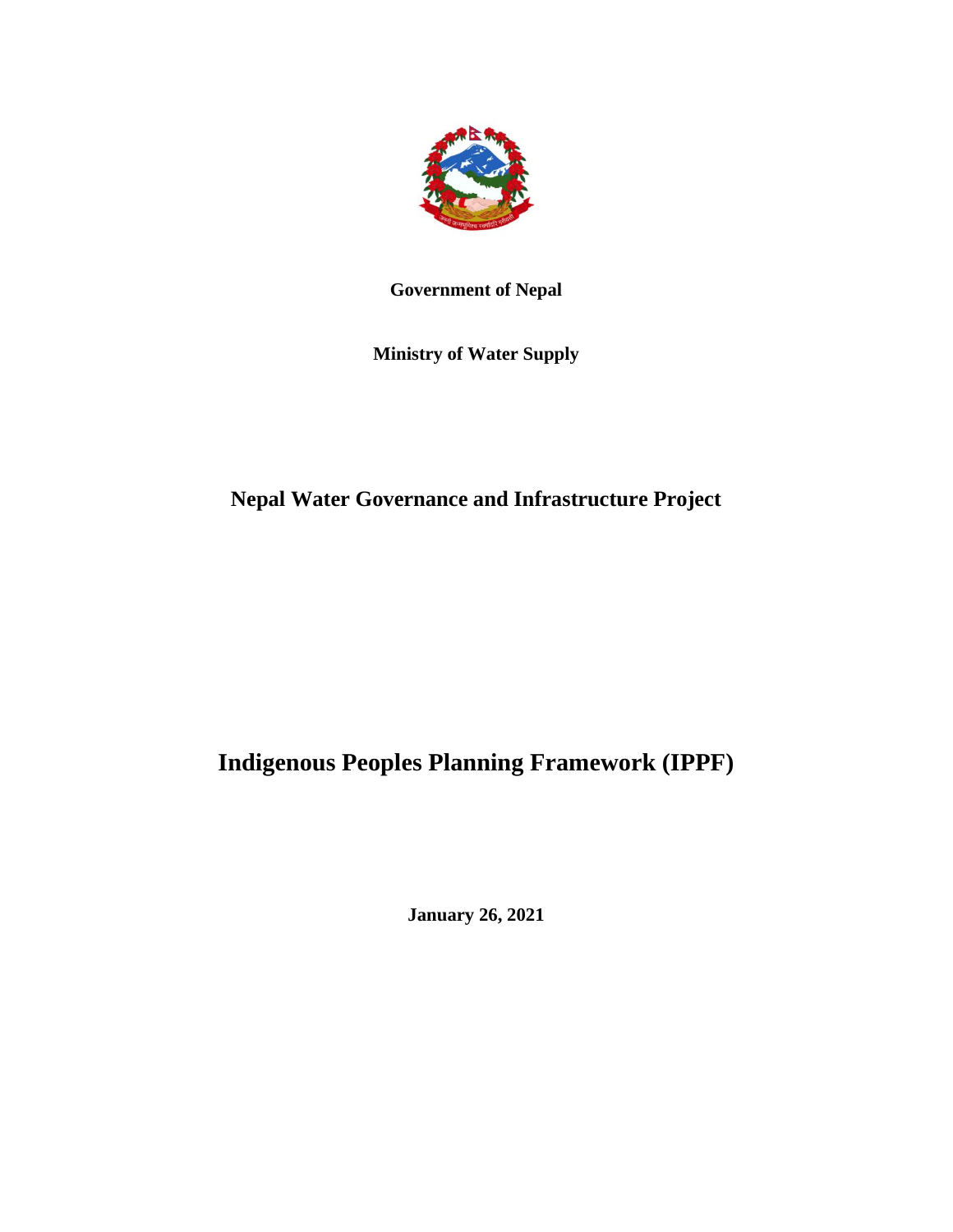# **CONTENTS**

| 1.  |  |
|-----|--|
| 1.1 |  |
| 1.2 |  |
| 1.3 |  |
| 1.4 |  |
| 1.5 |  |
|     |  |
|     |  |
| 3.1 |  |
| 3.2 |  |
|     |  |
|     |  |
| 4.1 |  |
| 4.3 |  |
| 4.4 |  |
|     |  |
|     |  |
|     |  |
|     |  |
| 6.1 |  |
| 6.2 |  |
|     |  |
|     |  |

## <span id="page-1-0"></span>**LIST OF TABLES**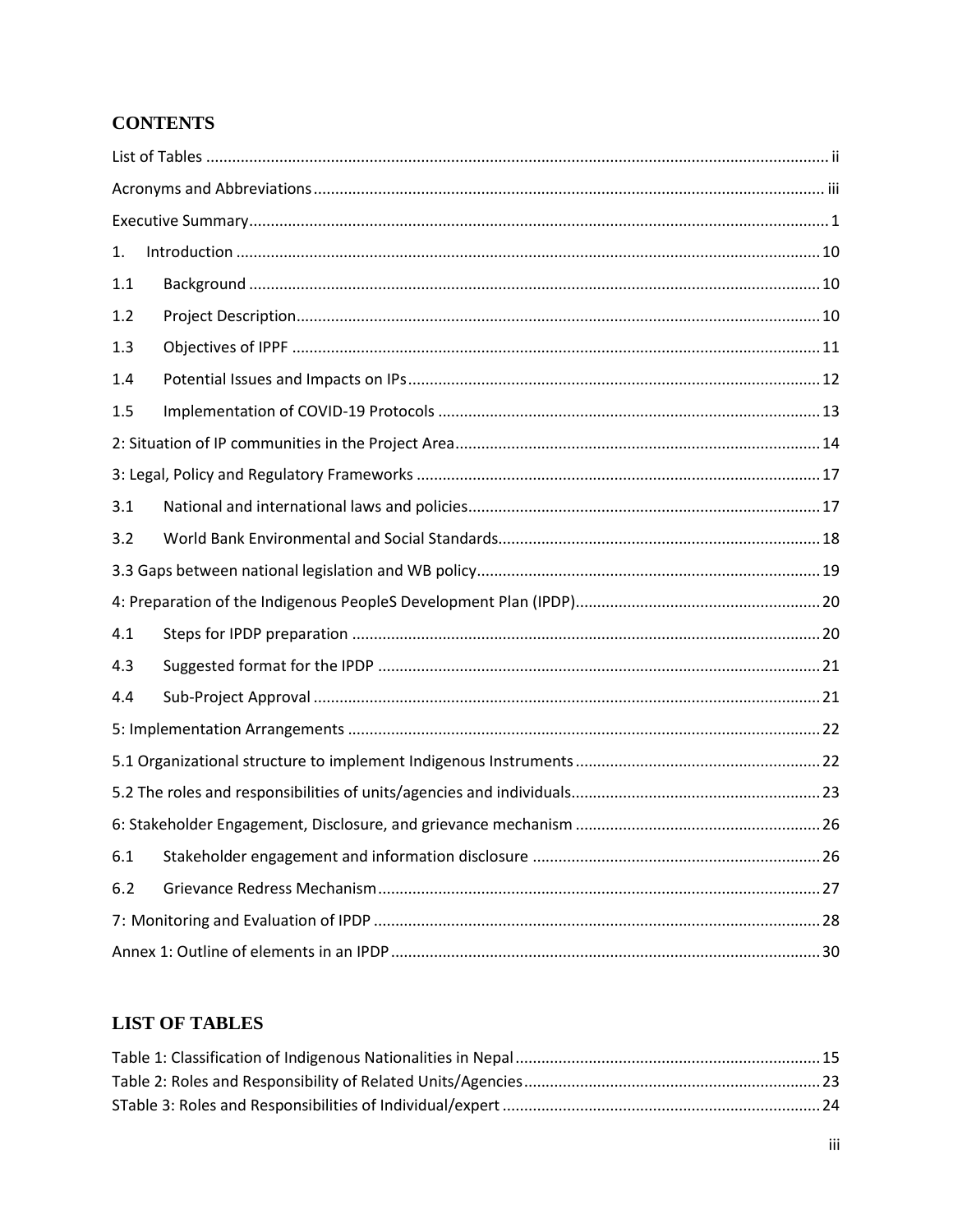## <span id="page-2-0"></span>**ACRONYMS AND ABBREVIATIONS**

| <b>CBO</b>    | Community-Based Organization                                        |
|---------------|---------------------------------------------------------------------|
| CoC           | Code of Conduct                                                     |
| <b>ESA</b>    | <b>Environmental and Social Assessment</b>                          |
| <b>ESF</b>    | <b>Environmental and Social Framewok</b>                            |
| <b>ESIA</b>   | <b>Environmental and Social Imapct Assessment</b>                   |
| <b>ESMF</b>   | <b>Environmental and Social Management Framework</b>                |
| <b>ESMP</b>   | <b>Environmental and Social Management Plan</b>                     |
| <b>ESS</b>    | <b>Environmental and Social Standard</b>                            |
| FGD           | <b>Focus Group Discussions</b>                                      |
| <b>FPIC</b>   | Free, Prior, and Informed Consent                                   |
| <b>GRM</b>    | Grievance Redress Mechanism                                         |
| <b>ILO</b>    | <b>International Labor Organization</b>                             |
| IP            | <b>Indigenous People</b>                                            |
| <b>IPDP</b>   | Indigenous Peoples Development Plan                                 |
| <b>IPPF</b>   | <b>Indigenous Peoples Planning Framework</b>                        |
| <b>MoWS</b>   | Ministry of Water Supply                                            |
| <b>NEFIN</b>  | Nepal Federation of Indigenous Nationalities                        |
| <b>NFDIN</b>  | National Foundation for the Development of Indigenous Nationalities |
| <b>NGO</b>    | Non-Government Organization                                         |
| PIU           | Project Implementation Unit                                         |
| <b>PMU</b>    | Project Management Unit                                             |
| <b>SEA/SH</b> | Seuxal Exploitation and Abuse and Sexual Harassment                 |
| <b>SEP</b>    | Stakeholder Engagement Plan                                         |
| <b>UNDRIP</b> | United Nations Declaration of the Rights of Indigenous People       |
| <b>WB</b>     | World Bank                                                          |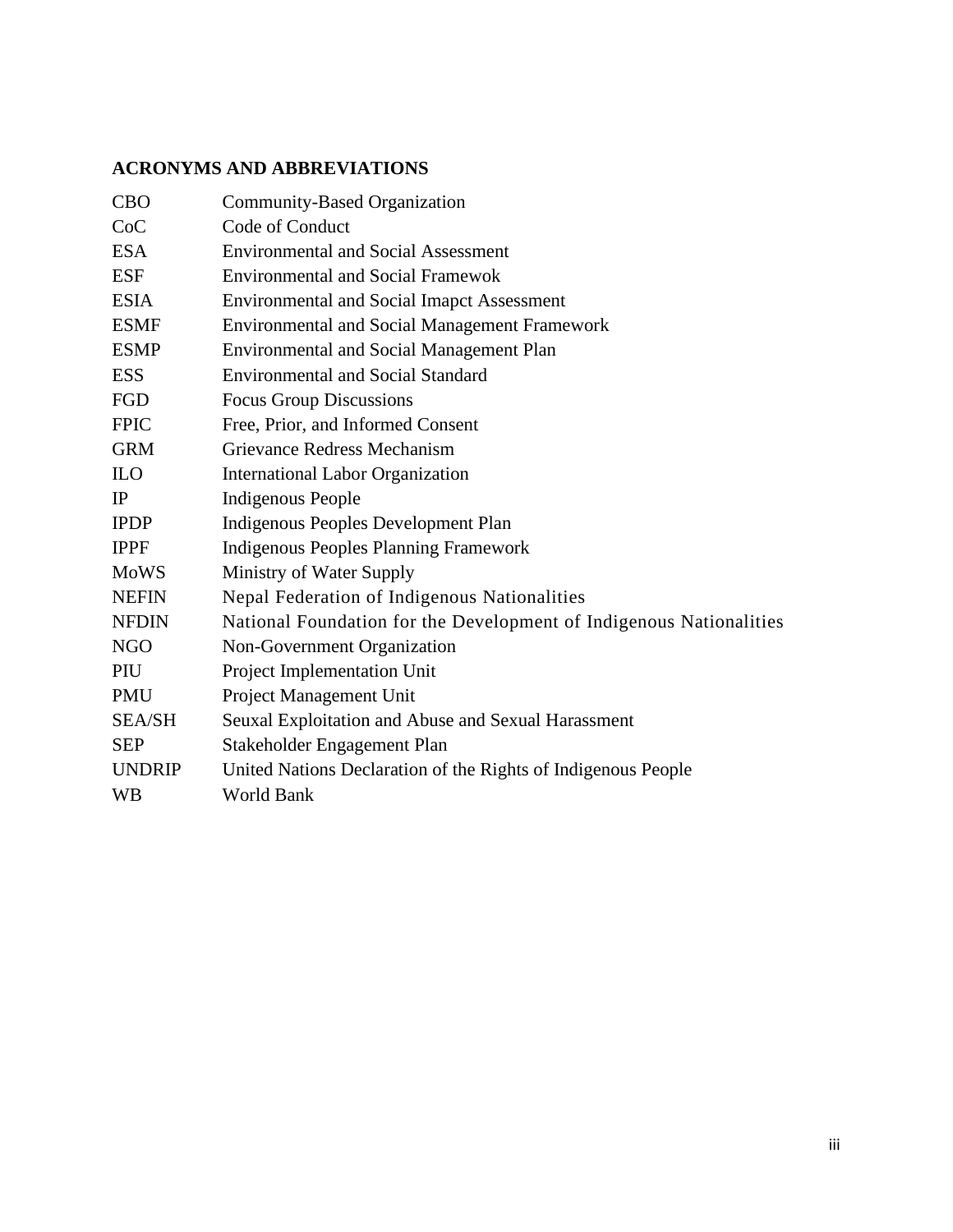#### <span id="page-3-0"></span>**EXECUTIVE SUMMARY**

The Government of Nepal (GoN) has requested financial support from the World Bank (WB) to prepare and implement the Nepal Water Governance and Infrastructure Project. The project aims to i) strengthen sector institutional capacity for water supply and service delivery in selected local governments under the federal systems set forth in Nepal's 2015 constitution, and ii) increase access to improved and climate resilient water supply and sanitation in participating local governments. Amongst other activities, the proposed project will support access to improved and safe water supply and sanitation in selected municipalities within the two provinces targeted for project interventions, namely Karnali Province and Sudurpashchim Province.

The project is being prepared under the World Bank's Environmental and Social Framework (ESF). A rapid assessment indicates that the project is likely to impact indigenous groups as defined in Environmental and Social Standard (ESS) 7 on Indigenous Peoples. Given that exact locations of these project interventions have not yet been determined, this Indigenous Peoples Planning Framework (IPPF) has been prepared to provide the policy, process, and procedures to inform the preparation of Indigenous Peoples Development Plans (IPDP) as required for project activities. During project implementation, when project ESIAs are developed, IPDPs will be prepared according to the guidance provided in this IPPF. The IPPF presents relevant strategies in accordance with relevant laws of Nepal and the requirements of World Bank's ESS7. Details of impacts will be determined when environmental and social impact assessments (ESIAs) are conducted during the detailed design phase.

#### **Project Description**

The proposed project is comprised of four interconnected components: (1) Improving Sector Governance and Institutional Capacity, Project Management; (2) Access to Improved and Safe Water Supply and Sanitation; 3) Building Resilience through Integrated Watershed Management; and 4)Contingency Emergency Response (US\$0 million). This IPPF is relevant for activities under Component 2, where major project activities will be undertaken at local municipalities and where risks and impacts to IPs may arise. These activities include:

- (a) *Urban and peri-urban water supply and City-Wide Inclusive Sanitation (CWIS)*, which includes i. construction and rehabilitation of water supply schemes in participating urban municipalities to improve water and sanitation service delivery levels, and ii. construction of fecal sludge and wastewater treatment facilities including both sewer systems, Fecal Sludge Treatment Plants (FSTPs) and on-site sanitation;
- (b) *Rural water supply and sanitation*, involving construction and rehabilitation of water supply schemes and sanitation facilities in selected rural municipalities of Karnali and Sudurpashchim Provinces to provide adequate, reliable and safe water supply with a year-round reliability through household connections;
- (c) *Water Quality and Monitoring Management*, involving the construction of water quality testing infrastructure, notably functioning laboratories at Provincial levels and selected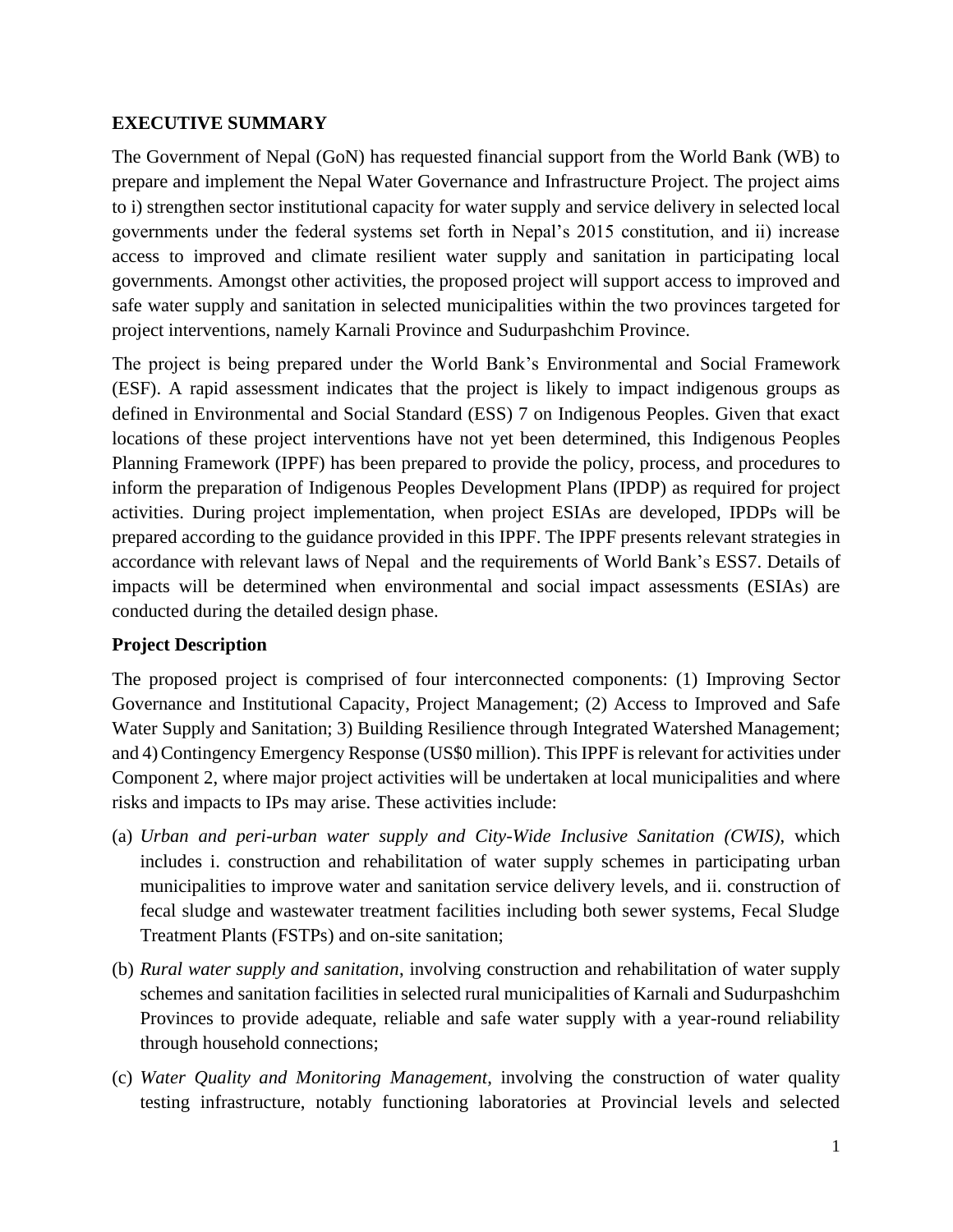municipalities to support water quality monitoring, and operationalization of a national water quality surveillance and governance system and integrated management information system (MIS).

As noted above, the proposed project will be implemented in five local government municipalities in two provinces – Karnali and Sudurpaschim - focusing on provincial capitals, strategic towns and rural municipalities (palikas).<sup>1</sup> A key project target location is Birenranagar Municipality in Surkhet District, which is the capital city of Karnali Province. The other selected urban municipality is Dipayal Silgadhi in Sudurpashchim Province.

#### **Potential Issues and Impacts on Indigenous Peoples**

The potential risks and impacts related to IPs have been assessed based on available information and knowledge about the sociocultural conditions of the Karnali and Sudurpashchim Provinces. Given that there are indigenous communities within the targeted Provinces, the tendency that some project activities may affect them is expected. However, at the current stage of project preparation, environmental and social assessments have not yet been carried out for subproject activities and locations for activities are yet to be determined. Consequently, the full scope and magnitude of environmental and social impacts are not known at this stage. Whilst some land-take is required, it is expected to be minimal and will not involve physical displacement. Therefore, land acquisition for project purposes is not expected to cause adverse land impacts to IP communities, relocation of IP groups from their land, or induce significant negative impacts to cultural heritage of IP groups. Risks to IPs will mostly relate to the potential for exclusion in consultation activities and/or project designs and approach that may sidestep IP culture and thus exacerbate existing trends of marginalization. On the positive note, IP communities will experience overall positive impacts due to various project interventions, including through improved access to safe water supply and sanitation.

#### **Legal, Policy and Regulatory Frameworks**

The Constitution of Nepal 2015 along with other legal provisions recognize and promote the rights of indigenous communities. Article 18(3) of the constitution enjoins the State not to discriminate against citizens on the grounds of caste, tribe, religion, socioeconomic status, age, sexual orientation, etc. The National Foundation for Upliftment of Adivasi/Janajati Act 2002 established the first comprehensive policy and institutional framework pertaining to Indigenous Nationalities, and further, the Local Government Operation Act 2017 commits municipalities to promote, preserve, and protect language, religion, culture of indigenous people and their welfare in the municipal areas.

Nepal is also a party to various international covenants and treaties which protect and promote the rights of IPs, namely; the United Nations Declaration on the Rights of Indigenous Peoples

<sup>&</sup>lt;sup>1</sup> The selected municipalities include Birendranagar and Sharada in the Karnali province as well as Dipayal Silgadhi municipality, , Joshipur, Bardgoriya and Janaki rural municipalities – in the Sudurpashcim province.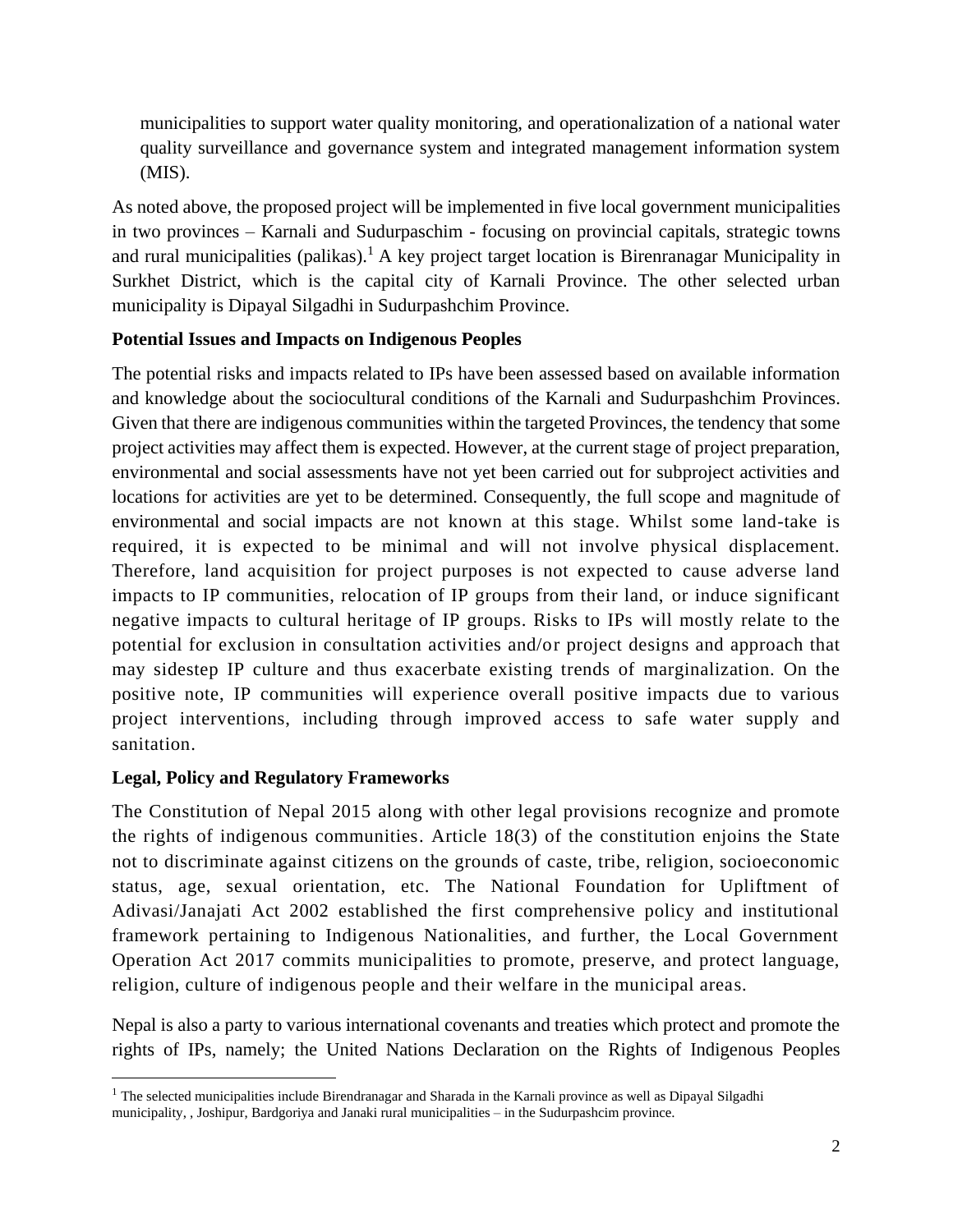(UNDRIP) (2007), and the International Labor Organization (ILO) Convention (169) of 1989. Nepal is also a party to the International Convention on the Elimination of All Forms of Racial Discrimination 1965, the International Covenant on Civil and Political Rights 1966, and the International Covenant on Economic, Social and Cultural Rights 1966, which state the right to self-determination.

The World Bank's ESS7 on Indigenous Peoples seeks to ensure that Indigenous Peoples present in, or with collective attachment to, the project area are fully consulted about, and have the opportunity to actively participate in, project design and the determination of project implementation arrangements. In particular, ESS7 includes a process for free, prior and informed consent (FPIC) from IPs, where certain circumstances are met. Given that the project is not expected to adversely impact IP land, access to natural resources, require the relocation of IPs or adversely impact IP land or cultural heritage in line with the criteria outlined under paragraph 24 of ESS7, FPIC will not be required pertaining to the proposed activities under the project. All proposed subprojects will be screened and, as per the Exclusion List provided in the project's Environmental and Social Management Framework (ESMF), any subprojects which require obtaining FPIC from IPs will be not be supported under the project.

#### **Preparation of the Indigenous People Development Plan (IPDP)**

An IPDP will be prepared if the sub projects are found to impact IPs. During the detailed design phase of the project, a screening survey will be carried out based on group discussions with communities in the sub-project area to identify presence of any IP communities which have collective attachment to the project area. The project will be responsible for conducting an ESIA and the development of an Environmental and Social Management Plan (ESMP) with the help of IP communities and/or organizations working for them. The ESIA will gather relevant information on demographic, social, and economic aspects of IPs, including any IP cultural heritage in the project area. Suggestions, concerns and feedback of IP communities obtained through meaningful consultation will be incorporated into the project design to help ensure the broader IP support for the project and will be incorporated into the preparation of the IPDP.

#### **Implementation Arrangement**

At the Federal Level, the Ministry of Water Supply (MoWS) will be responsible for overall coordination and management of the project. An Intergovernmental Project Steering Committee (PSC), led by the Secretary of the MoWS, will be set up with one of its major tasks being to ensure collaboration and coordination between the three tiers of government and other key stakeholders. A Project Management Unit (PMU) will be set up under MoWS, at the Department of Water Supply and Sewerage Management (DWSSM) and will be responsible for overall financial management and reporting. The PMU has recruited a Social Development Specialist who will assume overall responsibility for effective implementation of the IPPF, including preparation of IPDPs, monitoring activities under the IPPF/IPDPs, and reporting quarterly on the implementation of the IPPF/IPDPs. The Social Development Specialist will be assisted by an Environment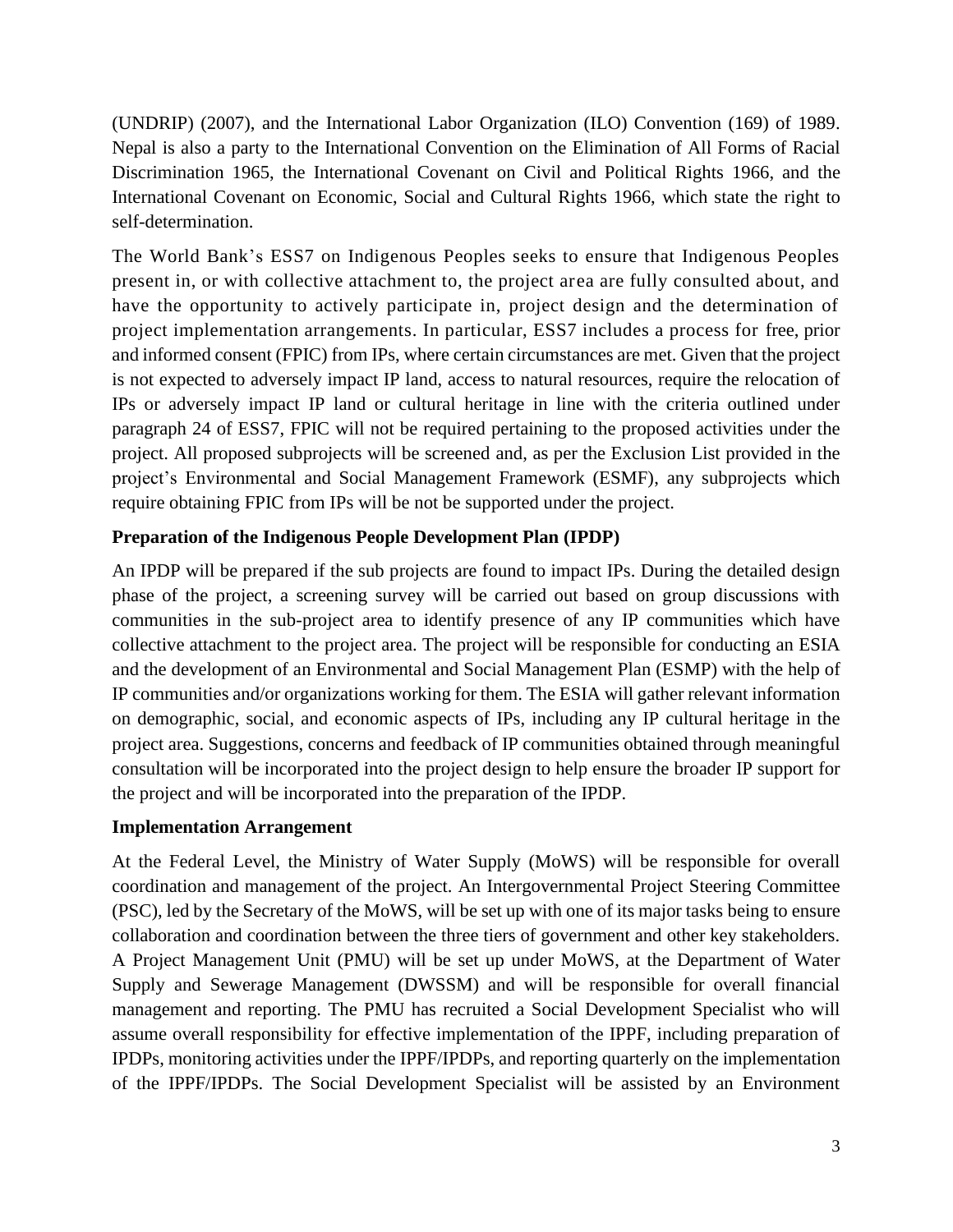Safeguard Specialist who will lead the implementation of the environmental impact assessment and management of environmental issues.

At the Provincial Level an Intergovernmental Project Steering Committee (PSC) will be established with representation from federal, provincial and all participating local levels. Provincial Ministries of Physical Infrastructure Development will provide technical backstopping and support to municipalities for the implementation of Components 2 and 3.

At the Local Level, the Municipal Social Development Unit (and later municipality WASH units yet to be established) will be responsible for the implementation of social risk management activities including preparation and implementation of IPDPs. This includes identifying IP communities as part of screening and assessment, undertaking consultations and engagements with IP communities, and managing project-related complaints received from IP communities. The environmental and social staff at the participating municipality will be responsible for managing environmental and social issues of the project at the local level, with technical support and guidance from the Environmental and Social Specialists at the PMU.

#### **Stakeholder Engagement, Public Consultation and Disclosure**

The development of the IPDPs will follow a participatory approach to enable IPs to have a role in the project planning and development process. The detailed project activities, location of the IP communities, and impacts on IP community will be confirmed as detailed design and assessment of project activities is undertaken. IPs that may be impacted due to the implementation of the project will be consulted to understand and collect their views on their needs, priorities, and preference regarding the project implementation. Separate focus group discussions (FGDs) will be held with IP communities to assess the project impacts and benefits to these groups. A grievance redress mechanism (GRM) will be established to ensure the uptake, investigation, and response to project-related grievances, including any grievances from IP groups. The project will also adopt a culturally appropriate and accessible means by which IPs can lodge complaints for redress, considering their customary dispute mechanisms, and any other needs and requirements. Further details around the process and functioning of the GRM are detailed in the project's Stakeholder Engagement Plan (SEP).

#### **Monitoring and Evaluation of IPDP**

Regular monitoring of IPDP implementation will be conducted by the Municipal Social Development Unit (and later municipality WASH units yet to be established). The project will establish a quarterly monitoring system involving project staff, and with the participation of NGOs, affected IPs communities, and local organizations of the IPs communities to ensure participatory monitoring arrangements. A set of monitoring indicators will be developed during IPDP implementation. Appropriate monitoring formats will be developed for effective internal and external monitoring and reporting requirements. In particular, the monitoring aims to: ensure that the standard of living of IPs groups are restored or improved; monitor whether the timelines of the activities planned in the IPDP are being met; assess if social uplift measures or social development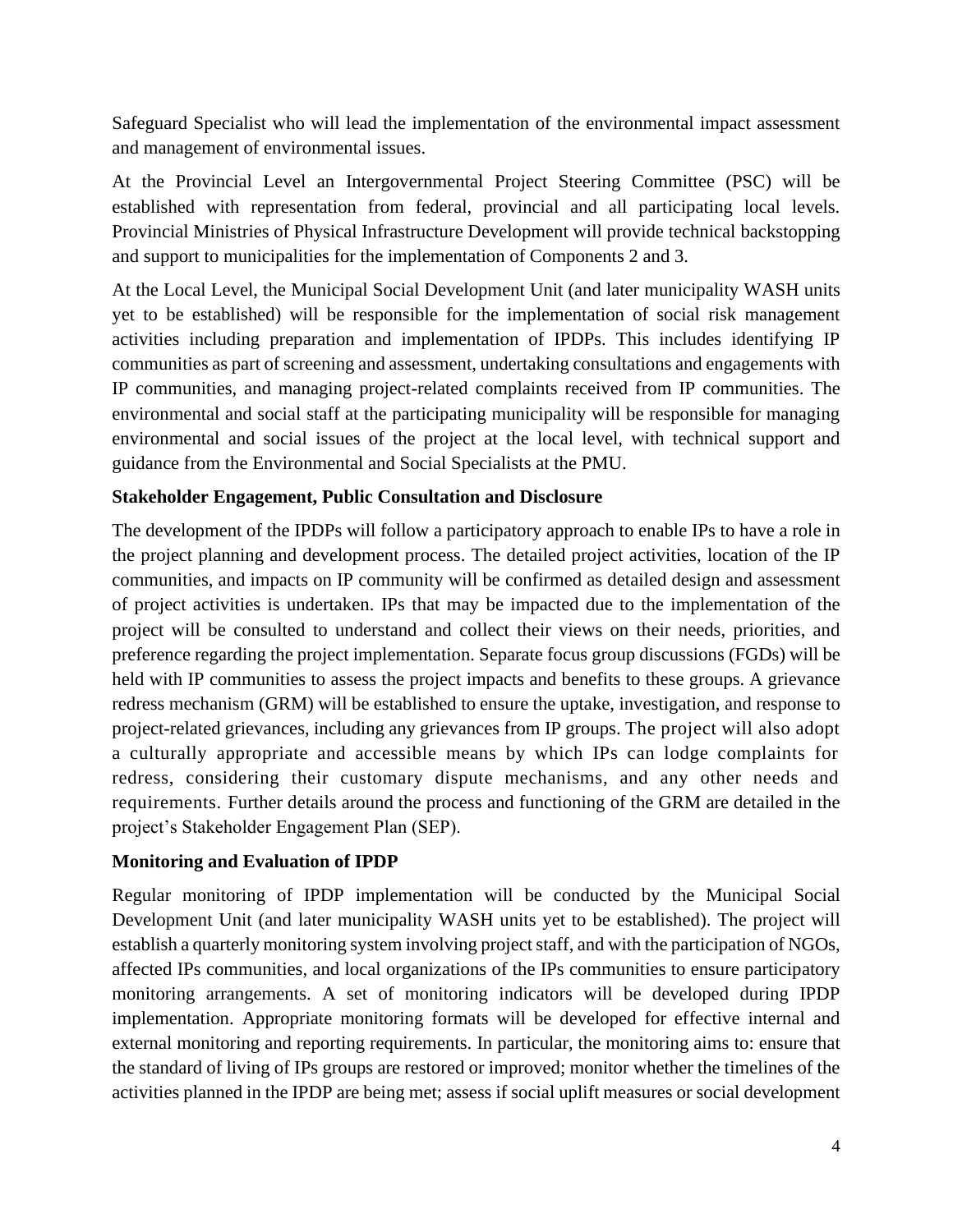support program are sufficient; identify problems or potential problems; and identify measures of responding immediately to mitigate problems.

# **सारसंक्षेप**

नेपाल सरकारले नेपाल खानेपानी सुशासन तथा पूर्वाधार आयोजना तयारी तथा कार्यान्वयनका लागि विश्व बैंकसँग आर्थिक सहयोगको अपेक्षा गरेको छ । यस आयोजनाको उद्देश्यहरुमा १) नेपालको संविधान २०७२ ले निर्दिष्ट गरेको संघीय प्रणाली अन्तर्गत चुनिएका स्थानीय सरकारहरूमा खानेपानी सुविधाको उपलब्धताका लागि क्षेत्रीय संस्थागत क्षमता सुदृढ गर्ने र २) कार्यक्रम सञ्चालन गरिने स्थानीय सरकारहरूमा सुधारिएको र जलवायु अनुकूूल खानेपानी आपूर्ति र सरसफाइमा पहुँच बढाउने लक्ष्य राखिएको छ । अन्य प्रमुख गतिविधिहरूमा प्रस्तावित आयोजनाले कर्णाली प्रदेश र सुदूरपश्चिम प्रदेशहरूका चुनिएका नगरपालिकाहरूमा सुधारिएको र सुरक्षित खानेपानी आपूर्ति र सरसफाइमा पहुँचलाई सहयोग गर्ने रहेका छन्।

यो आयोजना विश्व बैंकको वातावरणीय तथा सामाजिक ढाँचा (ESF) अन्तर्गत तयार भइरहेको छ । द्रुत मूल्याङ्कनले यो आयोजनाले आदिवासी जनजातिहरूमा वातावरणीय र सामाजिक मापदण्ड (ESS) ७ मा परिभाषित गरिएबमोजिम आदिवासी समूहहरूलाई प्रभाव पार्ने सम्भावना रहेको देखाउँछ। यी आयोजना सञ्चालन हुने वास्तविक स्थानहरू अझै निर्धारण गरिएका छैनन् भन्ने कुरालाई ध्यानमा राख्दै, यो आदिवासी जनजाति योजना ढाँचा (IPPF) आयोजनाका लागि आवश्यक पर्ने आदिवासी जनजाति विकास योजनाहरू (IPDP) को तयारीलाई सूचित गर्न नीति, प्रक्रिया र प्रक्रियाहरू प्रदान गर्न तयार गरिएको छ । आयोजना कार्यान्वयनक क्रममा आयोजनाको वातावरणीय तथा सामाजिक प्रभाव मूल्याङ्कन (ESIAs) तर्जुमा गर्दा आदिवासी जनजाति विकास योजनामा दिइएको मार्गदर्शन अनुसार तयार गरिनेछ। आदिवासी जनजाति योजना ढाँचाले नेपालको सान्दर्भिक कानुन र विश्व बैंकको ESS7 का आवश्यकताहरू बमोजिम सान्दर्भिक रणनीतिहरू प्रस्तुत गर्दछ। विस्तृत डिजाइन चरणमा वातावरणीय र सामाजिक प्रभाव मुल्याङ्कन (ESIAs) सञ्चालन गर्दा प्रभावहरूको विवरण निर्धारण गरिनेछ ।

# **आयोजना वििरण**

प्रस्तावित आयोजना चार अन्तरसम्बन्धित कम्पोनेन्ट (अङ्ग) हरू मिलेर बनेको छ: (१) क्षैत्रगत सुशासन र संस्थागत क्षमतामा सुधार, आयोजना व्यवस्थापन; (२) सुधारिएको र सुरक्षित खानेपानी आपूर्ति र सरसफाइमा पहुँच; ३) एकीकृत जलाधार व्यवस्थापन मार्फत अनुकुलन निर्माण गर्ने; र 4) आकस्मिक आपतकालीन क्रियाकलापहरू (शून्य अमेरिकी डलर)। यो आदिवासी जनजाति योजना ढाँचा कम्पोनेन्ट २ अन्तर्गतका गतिविधिहरूका लागि सान्दर्भिक छ, जहाँ प्रमुख आयोजना गतिविधिहरू स्थानीय नगरपालिकाहरूमा सञ्चालन गरिनेछन् र जहाँ आदिवासी जनजातिहरूका लागि जोखिम र प्रभावहरू उत्पन्न हुन सक्छन्। यस अन्तर्गत देहाय बमोजिमका गतिविधिहरू समावेश हुनेछन् :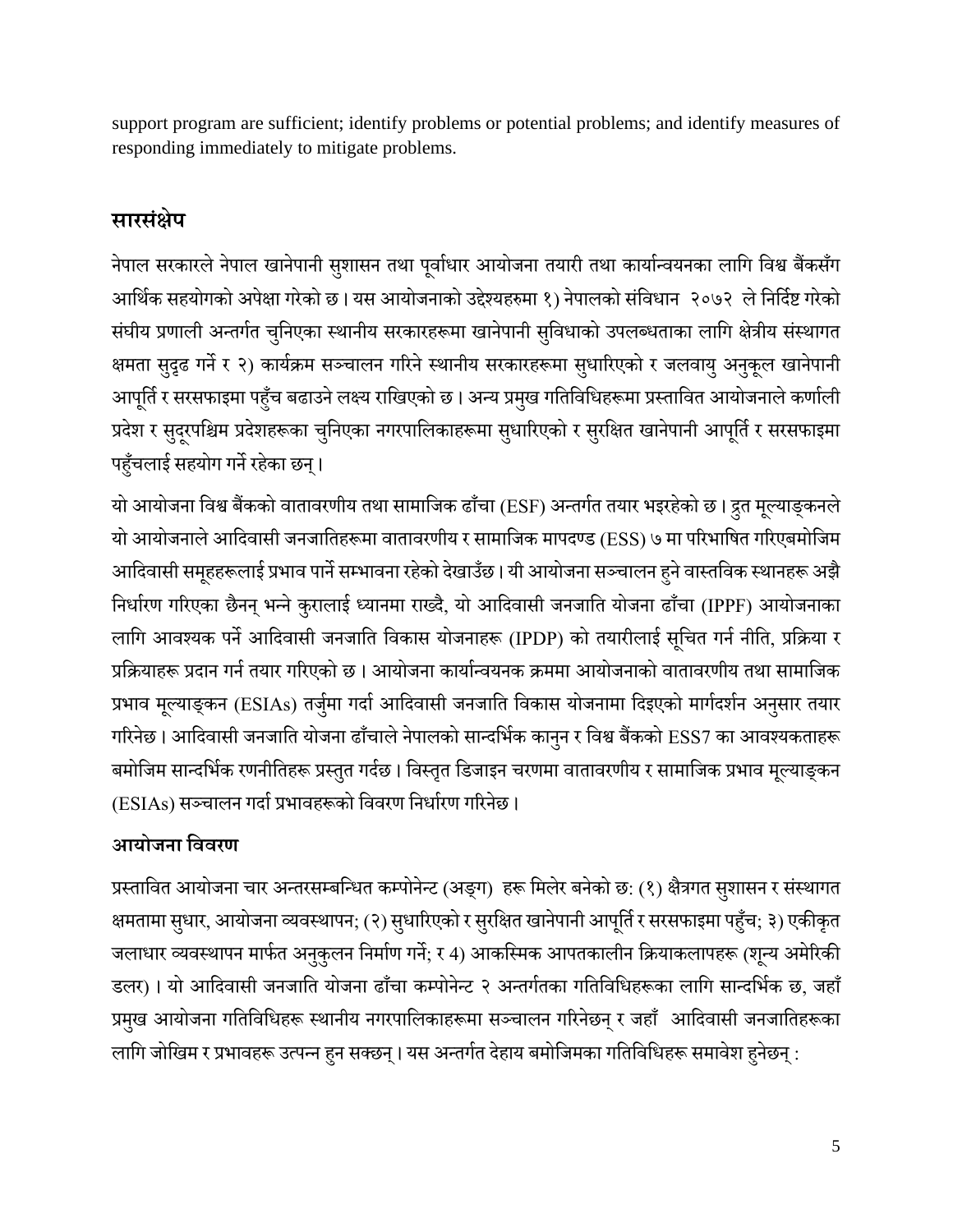- क) *शहरी र सानाशहरी खानेपानी आपर्ूतिर शहरव्यापी समावेशी सरसफाइ (CWIS),* जसमा १. खानेपानी र सरसफाई सुविधाको स्तर सुधार गर्न सहभागी शहरोन्मुख नगरपालिकाहरूमा खानेपानी योजनाहरूको निर्माण र पुनर्स्थापना, र २. ढल प्रणालीहरूमा लेदो व्यर्स्थापन र फोहोर पानी प्रशोधन सगुर्धाहरूको गनमााण, र सरसफाइ सगहत लेदो प्रशोधन प्रणालीहरूको स्थापना (FSTPs),
- ख) *ग्रामीण खानेपानी तथा सरसफाइ,* कर्णाली र सुदूरपश्चिम प्रदेशका चुनिएका गाउँपालिकाहरूमा खानेपानी योजना र सरसफाइ सुविधाको निर्माण र पुनर्स्थापना गरी घर घर धारा जडान मार्फत वर्षैभरि भरपर्दो र सुरक्षित खानेपानी उपलब्ध गराउने कार्य.
- ग) *खानेपानी गुणस्तर एवं अनुगमन व्यवस्थापन,* पानी गुणस्तर परीक्षण पूर्वाधार निर्माण, विशेष गरी प्रादेशिक स्तरहरूमा प्रयोगशालाहरू र चयन गरिएका पालिकाहरूलाई पानीको गुणस्तर अनुगमन कार्यमा सहयोग गर्न, र राष्ट्रिय पानी गुणस्तर निगरानी, सुशासन प्रणाली र एकीकृत व्यवस्थापन सूचना प्रणाली (MIS) को परिचालन ।

माथि नै उल्लेख गरिए अनुसार प्रस्तावित आयोजना कर्णाली र सुदूरपश्चिम प्रदेशका पाँच स्थानीय सरकारहरू - प्रादेशिक राजधानी, रणनीतिक शहर र गाउँपालिका<sup>2</sup> लाई केन्द्रित गरी कार्यान्वयन गरिनेछ । कर्णाली प्रदेशको राजधानी शहर सुर्खेत जिल्लाको वीरेन्द्रनगर नगरपालिका मुख्य आयोजना लक्षित स्थान हो । छनोट भएको अर्को शहरोन्मुख नगरपालिका सुदूरपश्चिम प्रदेश अन्तर्गतको दिपायल सिलगढी हो।

# सम्भावित सवालहरू र आदिवासी जनजातिहरूमा यसका प्रभावहरू

कर्णाली र सुदूरपश्चिम प्रदेशको सामाजिक-सांस्कृतिक अवस्थाका बारेमा उपलब्ध जानकारी र ज्ञानका आधारमा आदिवासी जनजाति सम्बन्धी सम्भावित जोखिम र प्रभावहरूको मूल्याङ्कन गरिएको छ । लक्षित प्रदेशहरूमा आदिवासी समुदायहरू रहेकाले उनीहरूलाई केही आयोजना गतिविधिहरूले असर गर्नसक्ने संभावना देखिएको छ, तर, आयोजनाको तयारीको हालको चरणमा उप-आयोजना गतिविधिहरूका लागि वातावरणीय र सामाजिक मूल्याङ्कन हुन सकेको छैन र आयोजना अन्तर्गत सञ्चालन हुने गतिविधिहरूका लागि स्थानहरू निर्धारण हुन बाँकी छ। फलस्वरूप, यस चरणमा वातावरणीय र सामाजिक प्रभावहरूको पूर्ण दायरा र परिमाण अज्ञात नै छ। केही जग्गा अधिग्रहण गर्न आवश्यक भए तापनि यो न्यूनतम हुने अपेक्षा गरिएको छ र यसमा भौतिक विस्थापन समावेश हुनेछैन । तसर्थ, आयोजनाको उद्देश्यका लागि जग्गा अधिग्रहणले आदिवासी जनजाति समुदायहरूलाई पर्न सक्ने जग्गा सम्बन्धी प्रतिकुल प्रभावहरू, आफ्नो थातथलोबाट आदिवासी जनजाति समूहहरूको स्थानान्तरण, वा आदिवासी जनजाति समूहहरूको सांस्कृतिक सम्पदामा महत्त्वपूर्ण नकारात्मक प्रभाव पार्ने अपेक्षा गरिएको छैन । आदिवासी जनजातिहरूका जोखिमहरू प्राय: परामर्श गतिविधिहरू र/वा आयोजना डिजाइनहरू र दृष्टिकोणमा बहिष्करणको सम्भावनासँग सम्बन्धित हुन्छन् जसले आदिवासी जनजाति संस्कृतिलाई पन्छाउन सक्छ र यसरी सीमान्तीकरणको विद्यमान प्रवृत्तिहरूलाई बढावा दिन्छ। सकारात्मक रुपमा हेर्दा आदिवासी जनजाति समुदायहरूले सुरक्षित खानेपानी आपूर्ति र

 $^{2}$ छनोट भएका नगरपालिकाहरुमा कर्णाली प्रदेशको वीरेन्द्रनगरका साथै शारदा नगरपालिका तथा सुदूरपश्चिम प्रदेशको दिपायल सिलगढी *नगरपार्िका िगायत जोशीपरु, बदगि ोररया र जानकी गाउँपार्िका रहेका छन् ।*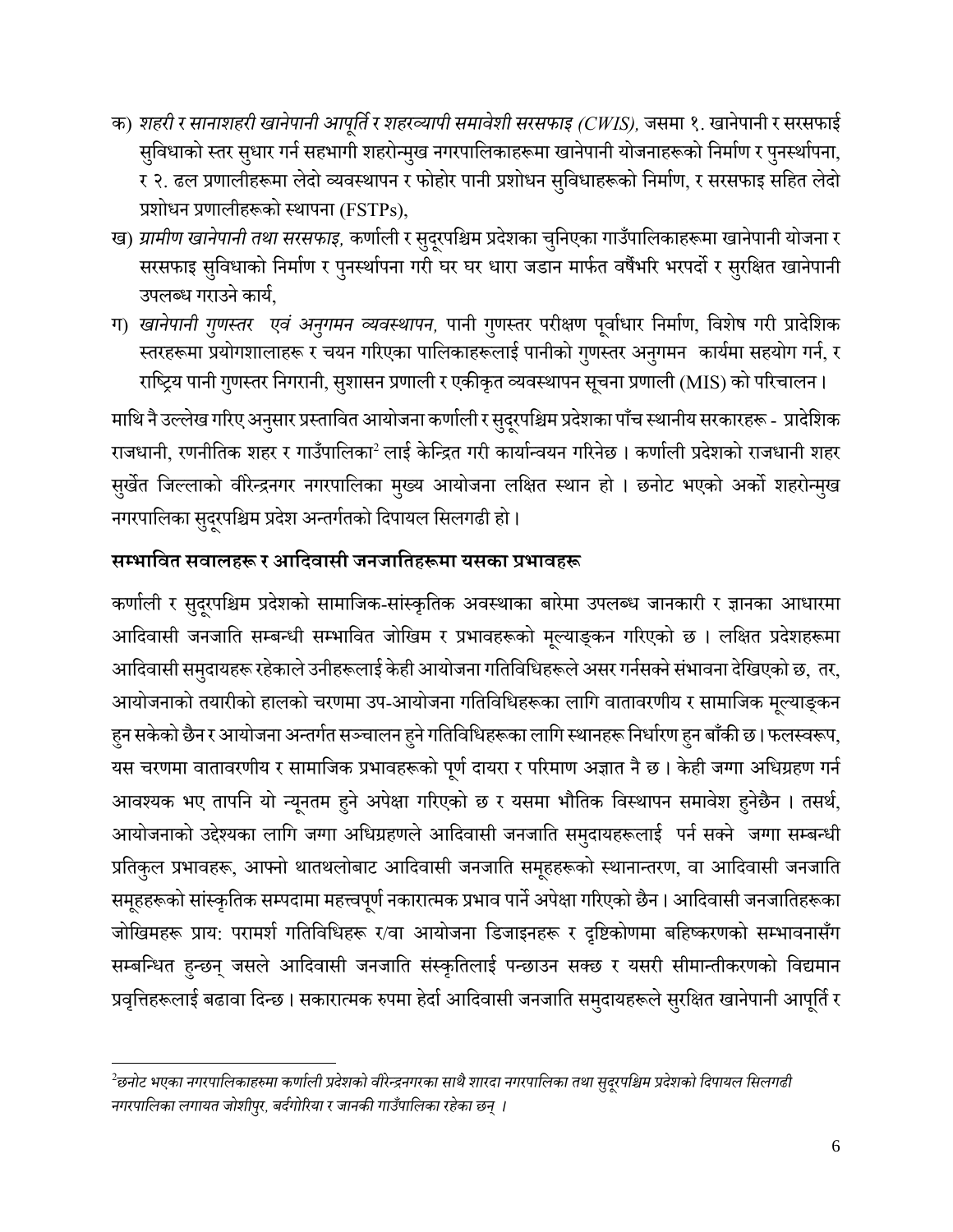सरसफाइमा सुधारिएको पहुँच मार्फत विभिन्न आयोजना हस्तक्षेपहरूका कारण समग्र सकारात्मक प्रभावहरू अनुभव िनेछन्।

# **कानूनी, नीवतगत र वनयमक ढााँचा**

नेपालको संविधान २०७२ ले अन्य कानुनी प्रावधानहरूसँग आदिवासी समुदायको अधिकारलाई मान्यता र बढावा गदएको छ । संगर्धानको धारा १८ (३) ले जात, जागत, धमा, सामागजक-आगथाक गस्थगत, उमेर, लैङ्गिक रुझान आगदका आधारमा नागरिकमाथि भेदभाव नगर्न राज्यलाई आदेश दिएको छ । आदिवासी जनजाति सम्बन्धी विस्तृत नीति र संस्थागत ढाँचा, थप, स्थानीय सरकार सञ्चालन ऐन २००२ ले नगरपालिका क्षेत्रहरूमा आदिवासीहरूको भाषा, धर्म, संस्कृति र उनीहरूको कल्याणको प्रवर्द्धन, संरक्षण र संरक्षण गर्न नगरपालिकाहरूलाई प्रतिबद्ध बनाएको छ ।

नेपाल आदिवासी जनजातिहरूको अधिकारको संरक्षण र प्रवर्द्धन गर्ने विभिन्न अन्तर्राष्ट्रिय सम्झौता र सन्धिहरू अर्थात् आदिवासी जनजातिको अधिकारसम्बन्धी संयुक्त राष्ट्र संघको घोषणापत्र (UNDRIP) (२००७), र अन्तर्राष्ट्रिय श्रम संगठन (ILO) को सन् १९८९ को महासन्धि (१६९) को पक्षधर राष्ट्र पनि हो। नेपाल सबै प्रकारका जातीय भेदभाव उन्मूलनसम्बन्धी अन्तर्राष्ट्रिय महासन्धि १९६५, नागरिक र राजनीतिक अधिकार १९६६, अन्तर्राष्ट्रिय अनुबन्ध र आर्थिक, सामाजिक र सांस्कृतिक अधिकार १९६६ को पक्षधर राष्ट्र पनि हो, जसले आत्मनिर्णयको अधिकारको व्याख्या गर्दछ ।

आदिवासी जनजातिहरूका सम्बन्धमा विश्व बैंकको वातावरणीय तथा सामाजिक मापदण्ड (ESS7) ले यो सुनिश्चित गर्न खोजेको छ कि आदिवासी जनजातिहरू आयोजना क्षेत्रमा उपस्थित छन्, वा सामूहिक संलग्नताका साथ, आयोजनाको डिजाइन र आयोजना कार्यान्वयन व्यवस्थाहरूको निर्धारणमा सक्रिय रूपमा सहभागी हुने अवसरहरू पाएका छन्। विशेष गरी, वातावरणीय तथा सामाजिक मापदण्डले आदिवासी जनजातिहरूबाट नि:शुल्क, पूर्व र सूचित सहमति (FPIC) का लागि प्रक्रिया समावेश गर्दछ, जहाँ निश्चित परिस्थितिहरू पूरा हुन्छन्। ESS7 को अनुच्छेद २४ अन्तर्गत उल्लिखित मापदण्ड अनुसार आयोजनाले आदिवासी जनजातिहरूको भूमि तथा प्राकृतिक स्रोतहरूमा पहुँच, उनीहरूको स्थानान्तरण आवश्यक वा उनीहरूकोभूमि वा सांस्कृतिक सम्पदालाई प्रतिकूल प्रभाव पार्ने अपेक्षा गरिएको छैन भनी नि:शुल्क र पूर्व सूचित सहमति आवश्यक पर्दैन । सबै प्रस्तावित उप-आयोजनाहरू छनोट गरिनेछ र, आयोजनाको वातावरणीय र सामाजिक व्यवस्थापन ढाँचा (ESMF) मा प्रदान गरिएको बहिष्करण सूची अनुसार, आदिवासी जानजातिहरूबाट नि:शुल्क र पूर्व सूचित सहमति प्राप्त गर्न आवश्यक पर्ने कुनै पनि उप-आयोजनाहरूलाई आयोजना अन्तर्गत समर्थन वा सहयोग गरिने छैन ।

# **आवििासी जनजावत विकास योजना (IPDP) को तयारी**

उप-आयोजनाहरूले आदिवासी जनजातिहरूलाई प्रभाव पारेको पाइएमा आदिवासी जनजाति विकास योजना तयार गरिनेछ । आयोजनाको विस्तृत डिजाइन चरणको अवधिमा, आयोजना क्षेत्रमा सामूहिक संलग्नता भएका कुनै पनि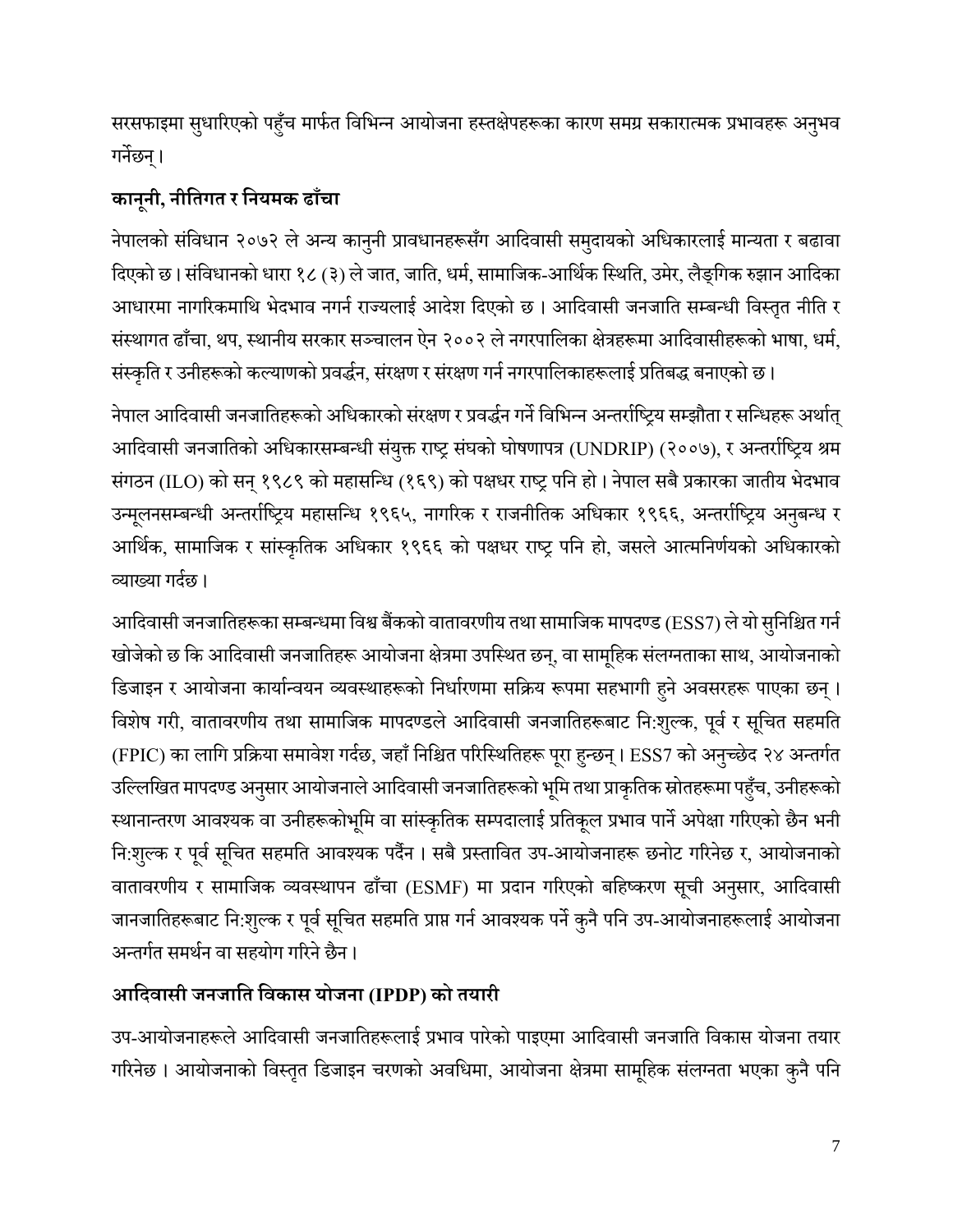आदिवासी जनजाति समुदायहरूको उपस्थिति पहिचान गर्न उप-आयोजना क्षेत्रका समुदायहरूसँग सामूहिक छलफलका आधारमा स्क्रिनिङ गरी सर्वेक्षण गरिनेछ । आयोजनाले वातावरणीय र सामाजिक प्रभाव मूल्याङ्कन (ESIA) सञ्चालन गर्न र आदिवासी जनजाति समुदायहरू र/वा तिनीहरूका लागि काम गर्ने संस्थाहरूको सहयोगमा वातावरणीय र सामाजिक व्यवस्थापन योजना (ESMP) को विकास गर्न जिम्मेवार हुनेछ । ESIA ले आयोजना क्षेत्रमा कुनै पनि आदिवासी जनजातिसँग सम्बन्धित सांस्कृतिक सम्पदा सहित उनीहरूको जनसांख्यिकीय, सामाजिक, र आर्थिक पक्षहरूमा सान्दर्भिक जानकारी सङ्कलन गर्नेछ । अर्थपूर्ण परामर्श मार्फत प्राप्त आदिवासी जनजाति समुदायहरूको सुझाव, सरोकार र प्रतिक्रियालाई आयोजनाका लागि व्यापक आदिवासी जनजाति समर्थन सुनिश्चित गर्न मद्दतका लागि आयोजना डिजाइनमा समावेश गरिनेछ र त्यसलाई आदिवासी जनजाति विकास योजना को तयारीमा समावेश गरिनेछ ।

# **कायाान्ियन व्यिस्था**

संघीय स्तरमा आयोजनाको समग्र समन्वय र व्यवस्थापनको जिम्मेवारी खानेपानी मन्त्रालयको हुनेछ। तीन तहका सरकार र अन्य प्रमुख सरोकारवालाहरू बीचको सहकार्य र समन्वय सुनिश्चित गर्नका लागि खानेपानी मन्त्रालयका सचिवको नेतृत्वमा एक अन्तरसरकारी आयोजना निर्देशन समिति (PSC) गठन गरिनेछ। खानेपानी तथा ढल निकास व्यर्स्थापन गर्भाि (DWSSM) मा खानेपानी मन्त्रालय अन्तिात आयोजना व्यर्स्थापन इकाई (PMU) स्थापना गरिनेछ, जो समग्र वित्तीय व्यवस्थापन र रिपोर्टिङका लागि जिम्मेवार हुनेछ । आयोजना व्यवस्थापन इकाईले एक सामाजिक विकास विज्ञ नियुक्त गरेको छ जसले IPPF को प्रभावकारी कार्यान्वयनका लागि समग्र जिम्मेवारी लिनेछ, जसमा IPDPs को तयारी, IPPF/IPDPs अन्तर्गत गतिविधिहरूको अनुगमन, र IPPF/IPDPs को कार्यान्वयनमा त्रैमासिक रिपोर्टिङ जस्ता क्रियाकलापहरू समावेश छन्। सामाजिक विकास विज्ञलाई वातावरणीय सुरक्षा विज्ञले पनि सहयोग गर्नेछन् जसले वातावरणीय प्रभाव मूल्याङ्कन र वातावरणीय समस्याहरूको व्यवस्थापनको कार्यान्वयनको नेतृत्व गर्नेछ।

प्रादेशिक तहमा संघ, प्रदेश र सबै सहभागी स्थानीय तहको प्रतिनिधित्वसहितको अन्तरसरकारी आयोजना निर्देशन समिति (PSC) गठन गरिनेछ । प्रादेशिक भौतिक पूर्वाधार विकास मन्त्रालयले कम्पोनेन्ट २ र ३ को कार्यान्वयनका लागि नगरपालिकाहरूलाई प्राविधिक सहयोग प्रदान गर्नेछ ।

स्थानीय स्तरमा, नगरपालिका सामाजिक विकास एकाइ (र पछि नगरपालिका स्तरीय खानेपानी, सरसफाइ तथा स्वच्छता एकाइहरू स्थापना हुन बाँकी छन्) आदिवासी जनजाति विकास योजनाको तयारी र कार्यान्वयन लगायत सामाजिक जोखिम व्यवस्थापन गतिविधिहरूको कार्यान्वयनको लागि जिम्मेवार हुनेछन्। यसमा छनोट र मूल्याङ्कनका भागको रूपमा आदिवासी जनजाति समुदायहरूलाई पहिचान गर्ने, आदिवासी जनजाति समुदायहरूसँग परामर्श र संलग्नताहरू गर्ने र ती समुदायहरूबाट प्राप्त आयोजनासँग सम्बन्धित गुनासोहरू व्यवस्थापन गर्ने प्रवधानहरू समावेश छन्। सहभागी नगरपालिकाका वातावरणीय र सामाजिक कर्मचारीहरू प्राविधिक सहयोग र आयोजना व्यवस्थापन इकाईका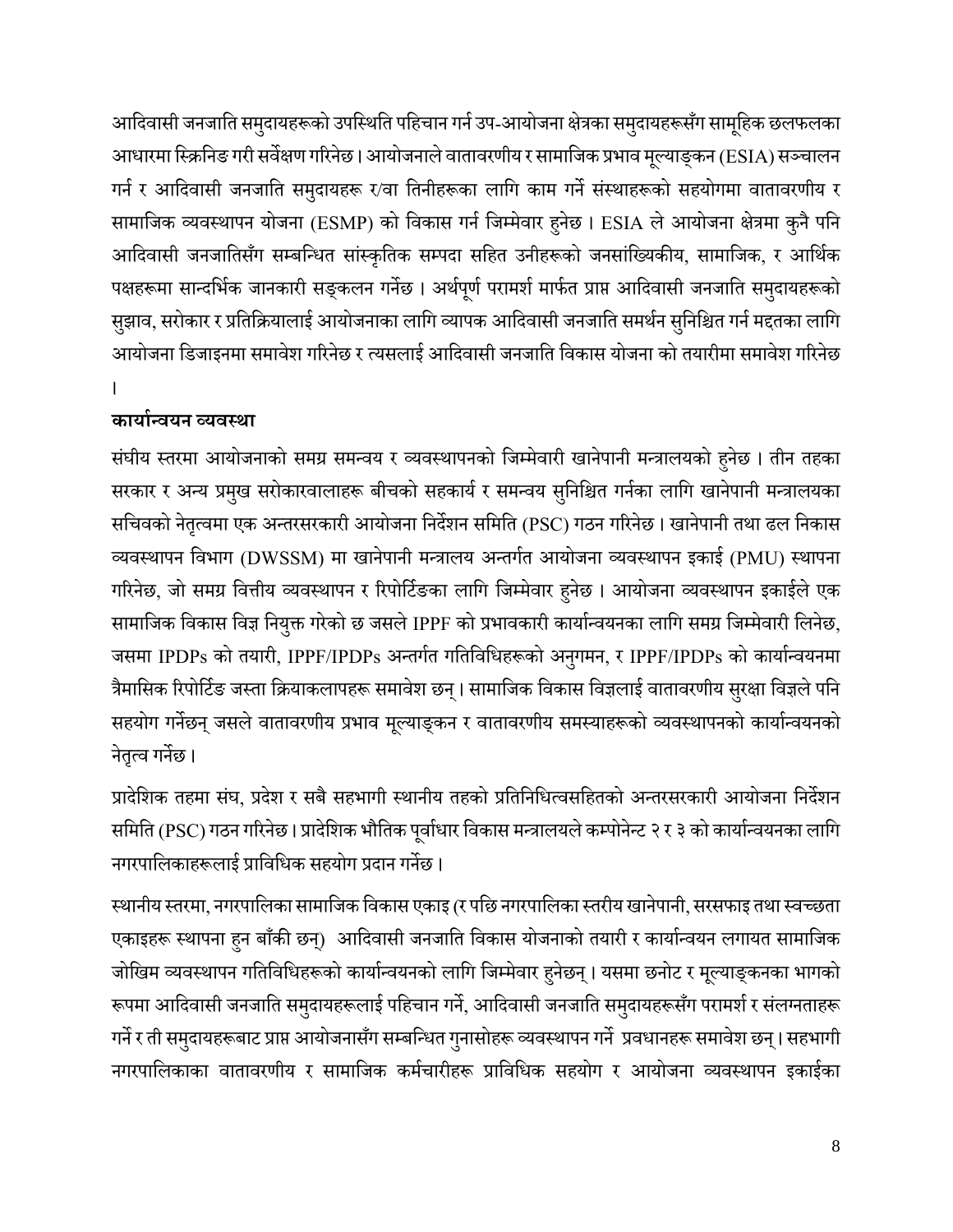वातावरणीय र सामाजिक विशेषज्ञहरूको मार्गदर्शनमा स्थानीय स्तरमा आयोजनाको वातावरणीय र सामाजिक समस्याहरू व्यवस्थापन गर्न जिम्मेवार हनेछन्।

# **सरोकारिाला संलग्नता, सािाजवनक परामर्ा र सािाजवनकीकरण**

आदिवासी जनजाति विकास योजनाहरूको तर्जुमाले आयोजना योजना र विकास प्रक्रियामा आदिवासी जनजातिहरूलाई भूमिका निर्वाह गर्न सक्षम बनाउन सहभागितामूलक दृष्टिकोण अपनाउनेछ । विस्तृत आयोजना गतिविधिहरू, आदिवासी जनजाति समुदायहरूको स्थान, र आदिवासी जनजाति समुदायमा प्रभावहरू आयोजना गतिविधिहरूको विस्तृत डिजाइन र मूल्याङ्कन गरिएको रूपमा पुष्टि गरिनेछ । आयोजना कार्यान्वयनको कारणले प्रभावित हुन सक्ने आदिवासी जनजातिहरूसँग उनीहरूको आवश्यकता, प्राथमिकता र प्राथमिकताहरू र आयोजना कार्यान्वयनको सन्दर्भमा उनीहरूको विचार बुझ्न र सङ्कलन गर्न परामर्श गरिनेछ । यी समूहहरूलाई आयोजनाको प्रभाव र लाभहरूको मूल्याङ्कन गर्न आदिवासी जनजाति समुदायहरूसँग छुट्टै लक्षित समूह छलफलहरू (FGDs) आयोजित गरिनेछ। एक गुनासो निवारण संयन्त्र (GRM) स्थापना गरिनेछ, जसमा आदिवासी जनजाति समूहहरूबाट आएका कुनै पनि गुनासोहरू सहित आयोजनासँग सम्बन्धित गुनासोहरूको ग्रहण, अनुसन्धान र संबोधन सुनिश्चित गरिनेछ । आयोजनाले सांस्कृतिक रूपमा उपयुक्त र पहुँचयोग्य माध्यम पनि अपनाउनेछ जसद्वारा आदिवासी जनजातिहरूले आफ्नो परम्परागत विवाद संयन्त्र र अन्य कुनै आवश्यकताहरूलाई ध्यानमा राखेर समाधानका लागि गुनासोहरू दर्ता गर्न सक्छन्। गुनासो निदान संयन्त्रको प्रक्रिया र कार्यका बारेमा थप विवरणहरू आयोजनाको सरोकारवाला संलग्नता योजना (SEP) मा विस्तृतञ रुपमा दिइएको छ।

# **आवििासी जनजावत विकास योजनाको अनुगमन र मल्ूयाङ्कन**

आदिवासी जनजाति विकास योजना कार्यान्वयनको नियमित अनुगमन नगर सामाजिक विकास इकाई (र पछि नगरपालिका स्तरीय खानेपानी, सरसफाइ तथा स्वच्छता एकाइहरू स्थापना हुन बाँकी) द्वारा सञ्चालन गरिनेछ । आयोजनाले सहभागितामूलक अनुगमन प्रबन्ध सुनिश्चित गर्न गैरसरकारी संस्थाहरू, प्रभावित आदिवासी जनजाति समुदायहरू र सो समुदायका स्थानीय संस्थाहरूको सहभागितामा आयोजना कर्मचारीहरू समावेश गरी त्रैमासिक अनुगमन प्रणाली स्थापना गर्नेछ । आदिवासी जनजाति विकास योजना कार्यान्वयनको क्रममा अनुगमन सूचकहरूको एक सेट विकसित गरिनेछ । प्रभावकारी आन्तरिक र बाह्य अनुगमन र प्रतिवेदन आवश्यकताहरूका लागि उपयुक्त अनुगमन ढाँचाहरू विकास गरिनेछ । विशेष गरी, अनुगमनको उद्देश्य : आदिवासी जनजाति समूहहरूको जीवनस्तर पुनर्स्थापित वा सुधार गरिएको छ भनी सुनिश्चित गर्ने; आदिवासी जनजाति विकास योजनामा निर्धारित गतिविधिहरूको समय सीमा पूरा भइरहेको छ कि छैन भनेर निगरानी गर्ने; सामाजिक उत्थानका उपायहरू वा सामाजिक विकास सहायता कार्यक्रम पर्याप्त छन् कि छैनन् भनी मूल्याङ्कन गर्ने; समस्या वा सम्भावित समस्याहरूको पहिचान गर्ने र समस्याहरू न्यूनीकरणका लागि गर्न तुरुन्तै प्रतिक्रिया दिने उपायहरू पहिचान गर्ने रहेका छन्।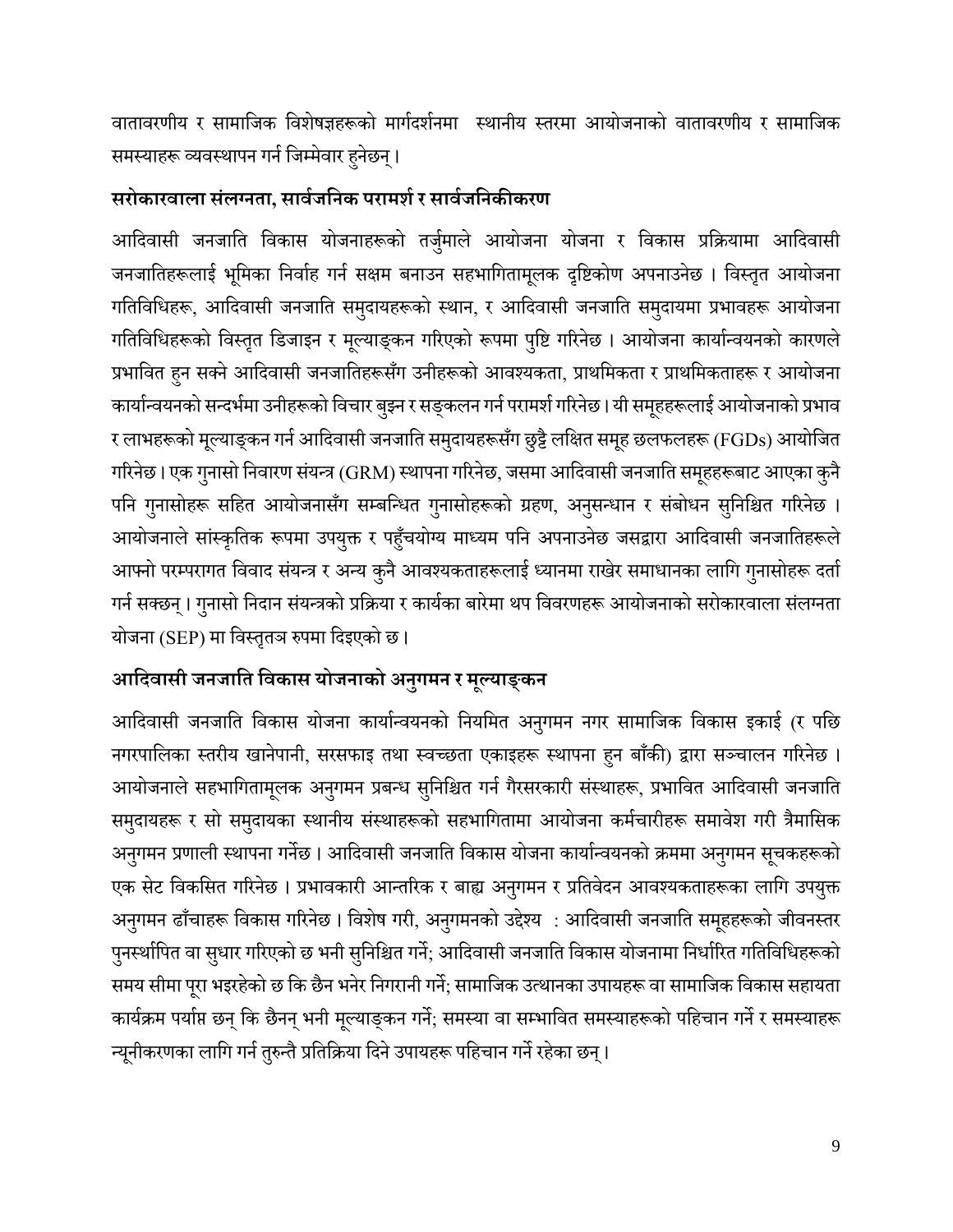#### <span id="page-12-0"></span>**1. INTRODUCTION**

#### <span id="page-12-1"></span>**1.1 Background**

The Government of Nepal (GoN) has requested financial support from the World Bank (WB) to prepare and implement the Nepal Water Governance and Infrastructure Project. The project aims to: i) strengthen sector institutional capacity for water supply and service delivery in selected local governments under the federal systems set forth in Nepal's 2015 constitution, and ii) increase access to improved and climate resilient water supply and sanitation in participating local governments. Amongst other activities, the proposed project will support access to improved and safe water supply and sanitation in selected municipalities within the two provinces targeted for project interventions, namely Karnali and Sudurpaschim Provinces.

The project is being prepared under the World Bank's Environmental and Social Framework (ESF). A rapid assessment indicates that the project is likely to impact indigenous groups which would quality as indigenous people as defined in World Bank's Environmental and Social Standard (ESS) 7 on Indigenous Peoples. Given that specific locations of these project interventions have not yet been determined, this Indigenous Peoples Planning Framework (IPPF) has been prepared to provide the policy, process, and procedures to inform the preparation of Indigenous Peoples Development Plans (IDPD) as required for project activities. During project implementation, when project ESIAs are developed, IPDPs will be prepared according to this IPPF. The IPPF presents relevant strategies in accordance with relevant laws of Nepal and the requirements of ESS7. Details of impacts will be determined when environmental and social impact assessments (ESIAs) are conducted during the detailed design phase.

#### <span id="page-12-2"></span>**1.2 Project Description**

The proposed project is comprised of four interconnected components:

**Component 1: Improving Sector Governance and Institutional Capacity, Project Management.** This component will provide support to improve sector governance and build institutional capacity of water supply and sanitation related agencies of all the three levels of Federal, Provincial and Local Municipality Level, including establishing dedicated municipality WASH units and municipal utilities.

**Component 2: Access to Improved and Safe Water Supply and Sanitation.** The activities under this component are divided into three further subcomponents:

- *(a) Urban and peri-urban water supply and City-Wide Inclusive Sanitation (CWIS)*, which includes i. construction and rehabilitation of water supply schemes in participation urban municipalities to improve water and sanitation service delivery levels, and ii. construction of fecal sludge and wastewater treatment facilities including both sewer systems, Fecal Sludge Treatment Plants (FSTPs) and on-site sanitation;
- *(b) Rural water supply and sanitation*, involving construction and rehabilitation of water supply schemes and sanitation facilities in selected rural municipalities of Karnali and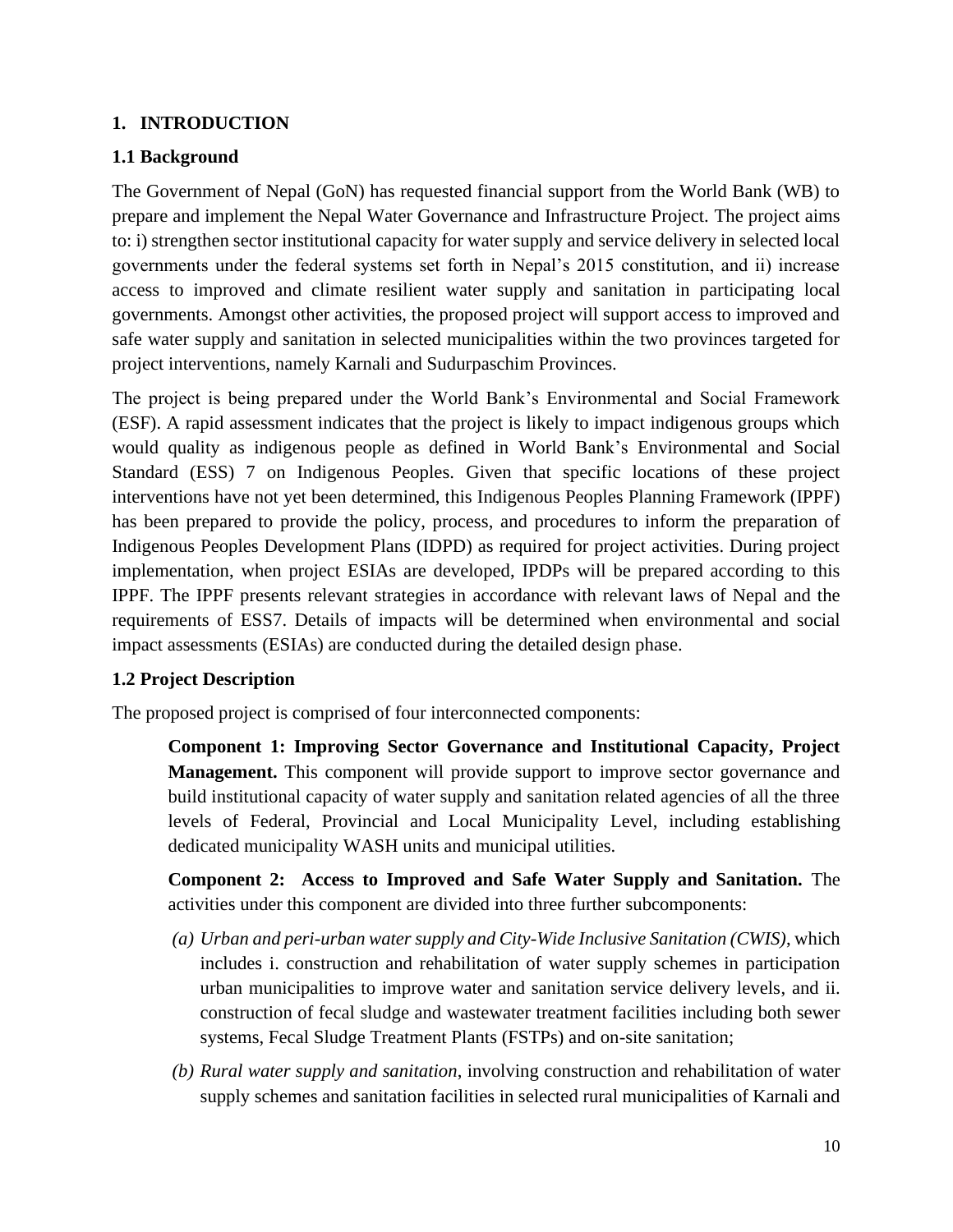Sudurpashchim Provinces to provide adequate, reliable and safe water supply with a year round reliability through household connections.

*(c) Water Quality and Monitoring Management*, involving the construction of water quality testing infrastructure, notably functioning laboratories at Provincial levels and selected municipalities to support water quality monitoring, and operationalization of a national water quality surveillance and governance system and integrated management information system (MIS).

Component 2 civil works packages will be structured in phases aligned with the institutional reforms implemented under Component 1 to ensure that the responsible implementing units have acquired the capacity to undertake the infrastructure works and to manage sustainably the respective WSS services.

**Component 3: Building Resilience through Integrated Watershed Management.** This component will support rural/urban watershed management and nature-based solutions to improve upstream/downstream water quality and environmental flows, and provide adaptation and mitigation measures against climate-related hazards, including droughts, floods, and landslides.

**Component 4: Contingency Emergency Response**. A provisional component to finance a national response, in the face of an eligible emergency or crisis, if required.

As noted above, the proposed project will be implemented in selected local governments in two provinces – Karnali and Sudurpaschim (former Provinces 6 and 7) focusing on provincial capitals, strategic towns and selected rural municipalities (palikas). A key project target location is Birenranagar Municipality, Surkhet, which is the capital city of Karnali Province. The other selected urban municipality is Dipayal Silgadhi in Sudurpashchim Province.

The project activities that may entail risks or impacts on indigenous peoples would arise under Component 2, which involve construction works and where the majority of project activities will be undertaken.

### <span id="page-13-0"></span>**1.3 Objectives of IPPF**

The principal objectives of the IPPF are to:

- i. Ensure that the project undertakes consultations with IP communities wherever they are affected
- ii. Obtain Free, Prior and Informed Consent (FPIC) from affected IP communities in the three circumstances described in ESS7
- iii. Ensure that project benefits are accessible to IP communities living in the project area
- iv. Avoid any adverse impacts on IP communities to the maximum extent possible and if unavoidable ensure that adverse impacts are minimized and mitigated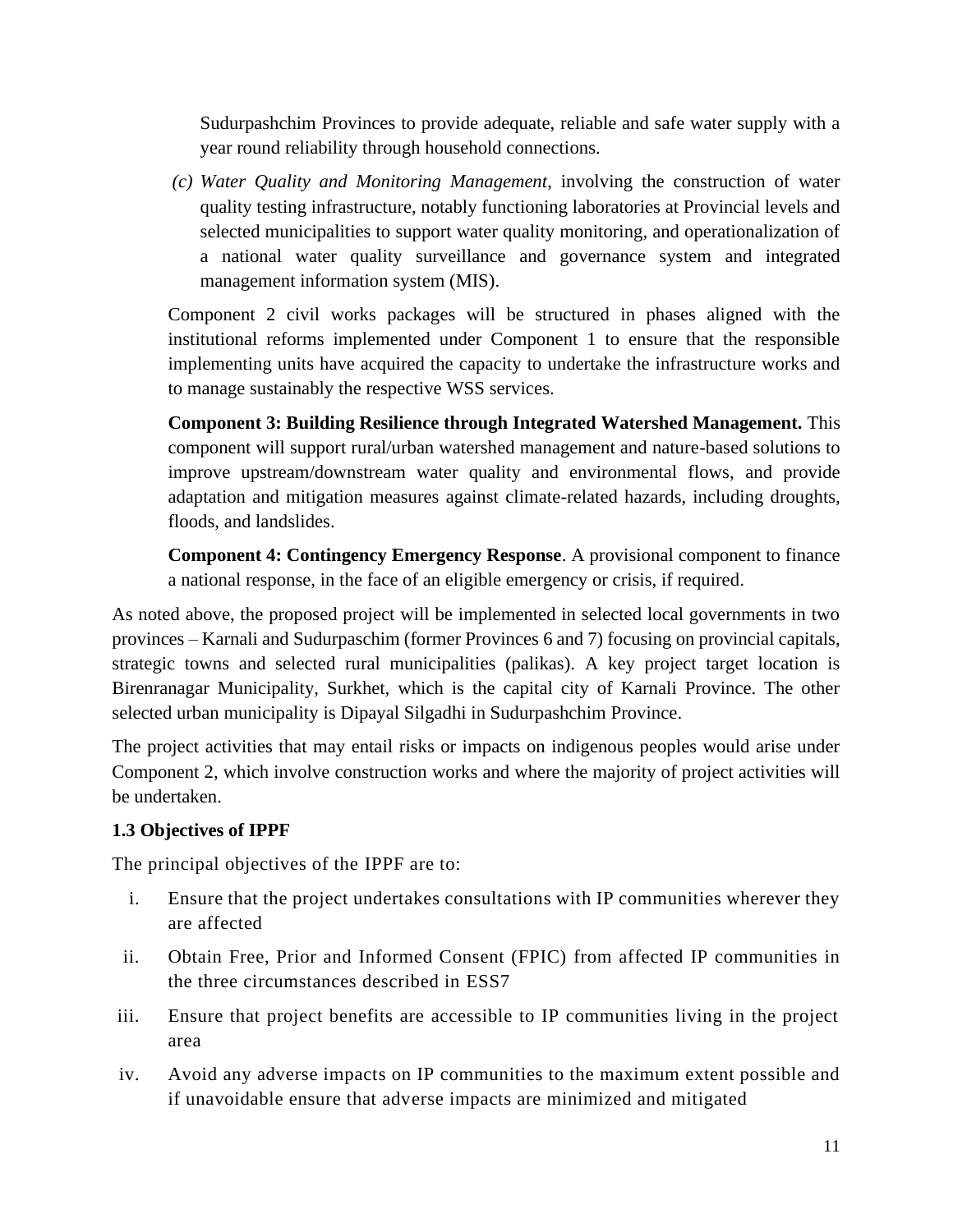- v. Ensure the participation of IP communities in the entire process of preparation, implementation, and monitoring of sub-project activities
- vi. Minimize further social and economic imbalances within IP communities; and
- vii. Develop the appropriate training / income generation activities in accordance with IPs own defined needs and priorities.
- viii. Ensure that project activities do not encroach on the traditional cultural values of IPs

#### <span id="page-14-0"></span>**1.4 Potential Issues and Impacts on IPs**

The potential risks and impacts related to IPs from the proposed civil works under Component 2 have been primary assessed based on available information and knowledge of Karnali and Sudurpashchim Provinces, and previous assessments completed. Given that there are some indigenous communities identified to be living in the targeted Provinces, indigenous communities could also be affected from project activities. However, at the current stage of project preparation, environmental and social assessments have not yet been carried out for any subproject activities and locations are yet to be determined. Consequently, environmental and social impacts have not yet been determined. However, it is expected that proposed project activities may give rise to the following risk and impacts which may impact IPs:

- Adverse impacts to IPs as a result of land taking some minimal acquisition of land may be required under Component 2, including as part of the construction and rehabilitation of water supply systems in selected urban and rural areas. Such acquisitions will prioritize government-owned lands and forested areas with no risks to physical displacement or adverse impacts on IPs. Similarly, it is not expected that there will be any impacts to IP cultural heritage resulting from land taking activities. Further, the project will not support any activities which require obtaining FPIC from IPs, in line with the Exclusion List provided in the project's Environmental and Social Management Framework (ESMF).
- Project design and approach not being undertaken in line with IP culture and therefore contributing to their further marginalization.
- Exclusion of IPs from the project planning process, stakeholder engagements, opportunities, and benefits from the project.

Further, given that the employment opportunities that will be created from the project interventions, labour influx into project areas may give rise to risks related to the interaction between project workers, local communities, and IPs, such as transmission of communicable diseases, and sexual exploitation and abuse and sexual harassment (SEA/SH). Processes for managing these risks are guided by national legislation, and the ESS2 on Labour and Working Conditions, and ESS4 on Community Health and Safety. Measures to mitigate these risks arising from labor influx will be outlined in the project's Labor Management Plan (LMP) which will include requirement for workers to sign a Workers Code of Conduct (CoC) and for workers to receive awareness raising training on the CoC. A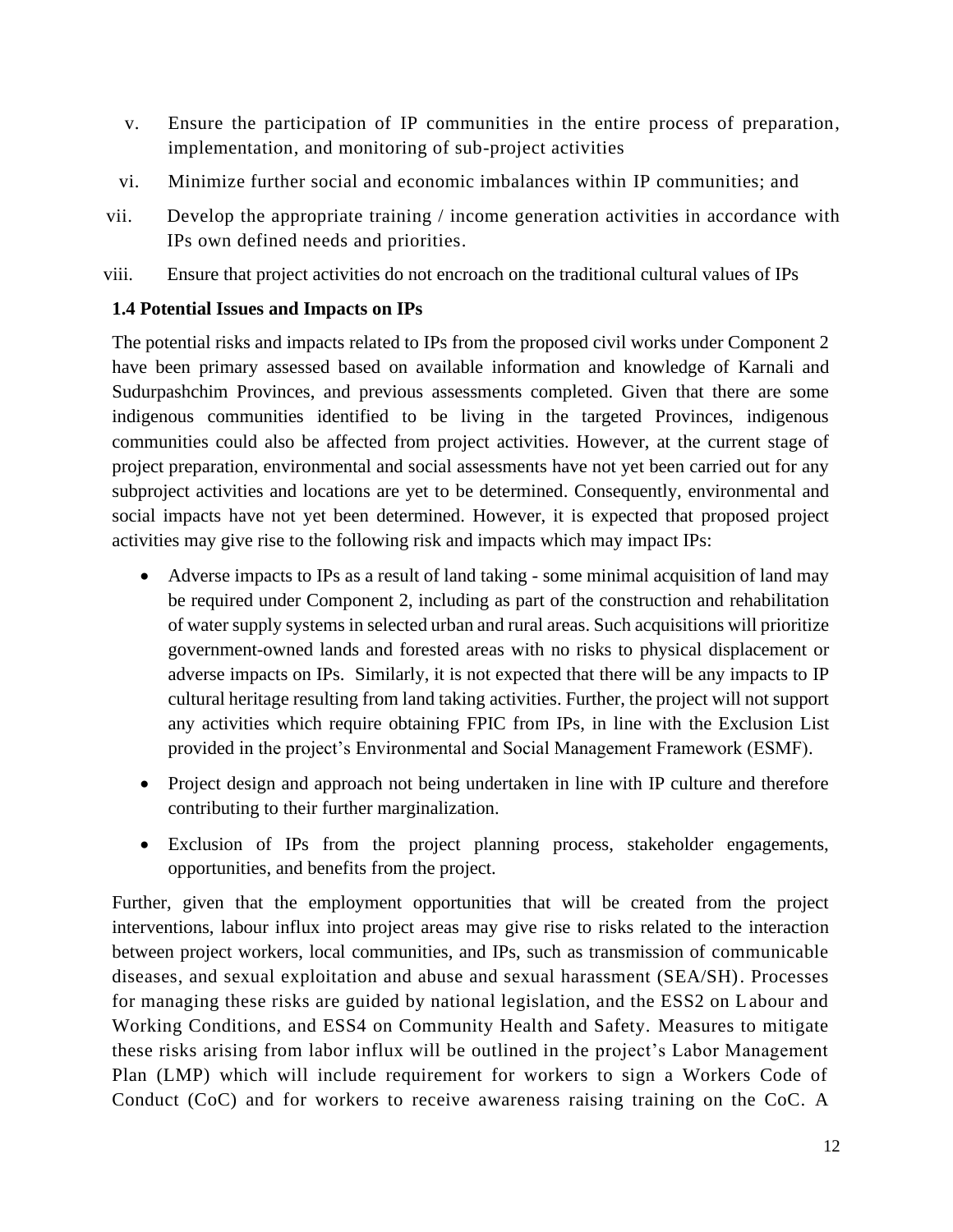Workers CoC will also be a requirement for contractor bidding documents and included in Contractor environmental and social management plans.

Whilst the project may have some adverse impact on indigenous communities, it also expected that IP communities will experience positive impacts due to various project interventions, including through improved access to safe water supply.

After finalization of the relevant ESIAs and the impacts on the IPs are identified, the project will develop a separate IPDP which may include some IP specific programs which will be prepared and implemented to minimize adverse impacts whilst maximizing project benefits to IPs. These program activities are proposed based on the assessment of project impacts, both positive and negative, and on the consultation and feedback of concerns and requests from IP communities.

#### <span id="page-15-0"></span>**1.5 Implementation of COVID-19 Protocols**

The COVID-19 pandemic brings additional health and safety risks and challenges to the project due to the risk of COVID-19 transmission amongst workers and with IPs communities as well as host community. The state has developed COVID-19 protocols or control measures such as physical distancing, use of masks, methods of hand washing, restriction on public meetings and gatherings. It is imperative to assess and mitigate the risks of COVID transmission among the workers and local communities including IP communities and to provide a safe environment for project workers and local communities. As a first step, all project workers including the PMU, Municipal Environmental and Social Units, and contractors will (i) adhere to all COVID control protocols put in place by government authorities, (ii) where necessary, prepare and implement sitespecific measures (as part of the project occupational health and safety (OHS) plan) to mitigate the risks of COVID transmission among workers and with IPs households and communities; (iii) promote measures for preventing the spread of COVID among host communities. As part of E&S screening, contractors will assess the risks of COVID transmission before undertaking project activities: site access, construction of labour camps, consultations with project stakeholders, and based on the assessment, ensure that basic COVID-19 protocols are observed such as maintaining social distancing and practicing safe hygiene. The Environmental and Social units at the municipality level will appoint a focal point for COVID-19 and coordinate site specific measures with local health authorities and community leaders. The World Bank's Technical notes and draft protocols may be referenced for further guidance on the assessment and management of COVID-19 risks at construction sites.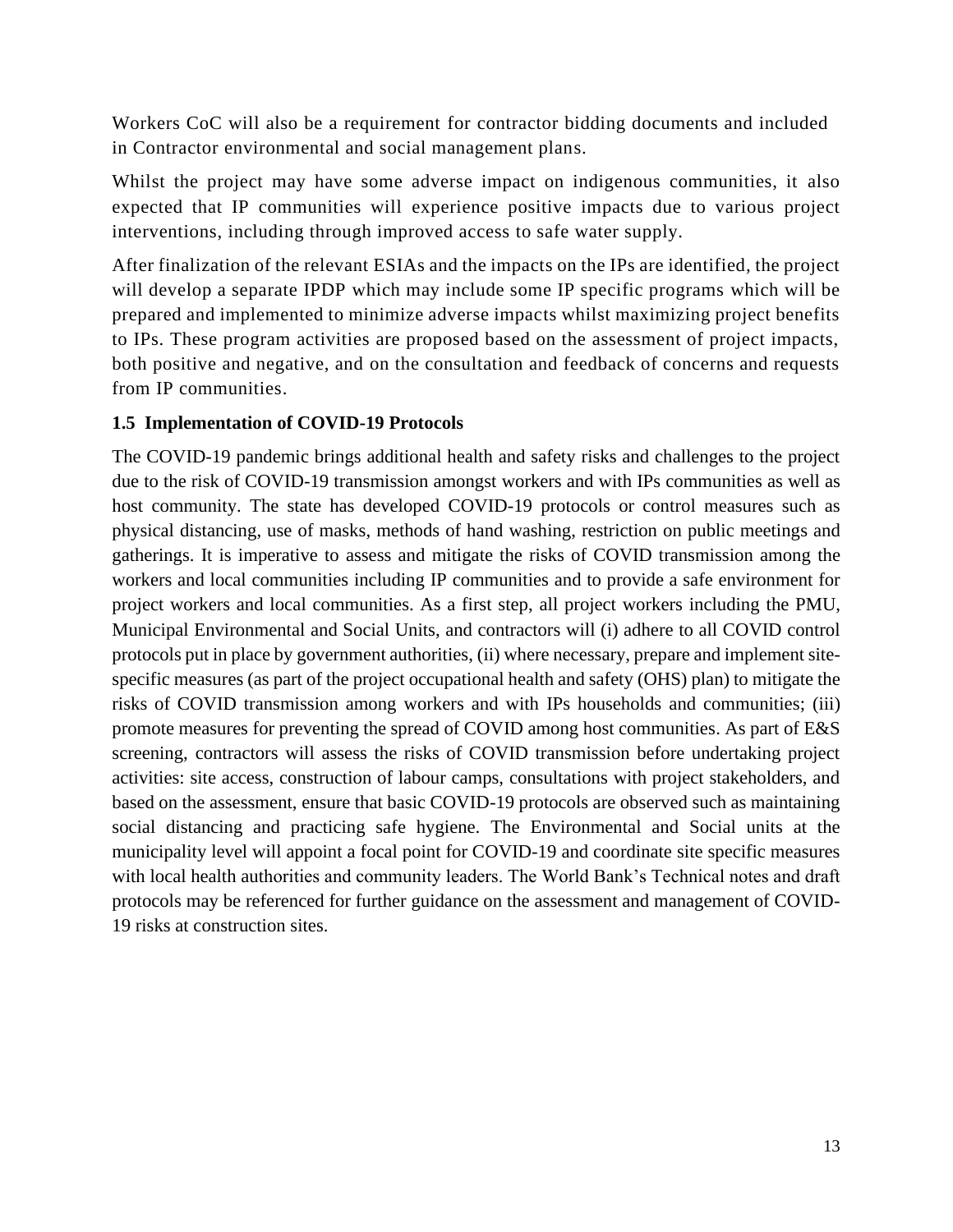#### <span id="page-16-0"></span>**2: SITUATION OF IP COMMUNITIES IN THE PROJECT AREA**

Under ESS7, the term "Indigenous Peoples" (IPs) is used in a generic sense to refer exclusively to a distinct social and cultural group possessing the following characteristics in varying degrees:

- a) Self–identification as members of a distinct indigenous social and cultural group and recognition of this identity by others; and
- b) Collective attachment to geographically distinct habitats, ancestral territories, or areas of seasonal use or occupation, as well as to the natural resource in these areas; and
- c) Customary cultural, economic, social, or political institutions that are distinct or separate from those of the mainstream society or culture; and
- d) A distinct language or dialect, often different from the official language or languages of the country or region in which they reside.

In Nepal, indigenous communities are known as *Adivasi/Janjati* in Nepali and Indigenous Nationalities in English as per the National Foundation for Upliftment of Adivasi/Janjati Act 2002. The Act defines indigenous people as "those ethnic groups and communities as those who have their own mother language and traditional rites and customs, distinct cultural identity, distinct social structure and written or unwritten history". The National Foundation for the Development of Indigenous Nationalities (NFDIN), created through this Act, recognizes 59 different nationalities as indigenous/ethnic and which live across geographic regions of Nepal. According to the National Population and Housing Census 2011, the indigenous nationalities comprise 36 percent of the total population of Nepal, or about 10.7 million.

These groups as a whole are generally considered to be a marginalized segment of the population who engage in economic activities ranging from hunting/gathering and shifting agriculture in or near forests, to wage laborers or undertaking small-scale market-oriented activities. However, indigenous nationalities among themselves are diverse groups who do not all come under one economic system. There are disparities among different indigenous groups in Nepal. While groups such as Rautes are still engaged in hunting and collecting food, Chepangs and Kusundas practice slash and burn, shifting cultivation and depend mainly on natural resources. On the other hand, Newars, Thakalis and Gurungs are more exposed to modernity and are involved in foreign employment, government and nongovernment services, industry, and commerce.

The Nepal Federation of Indigenous Nationalities (NEFIN), a non-government umbrella organization of 59 nationalities established in 1991 and which advocates for the indigenous collective rights and identity, has classified the 59 IP groups into five categories of marginalization: Endangered; Highly Marginalized; Marginalized, Disadvantaged; and Advantaged. The categorization is on the basis of a composite index consisting of literacy,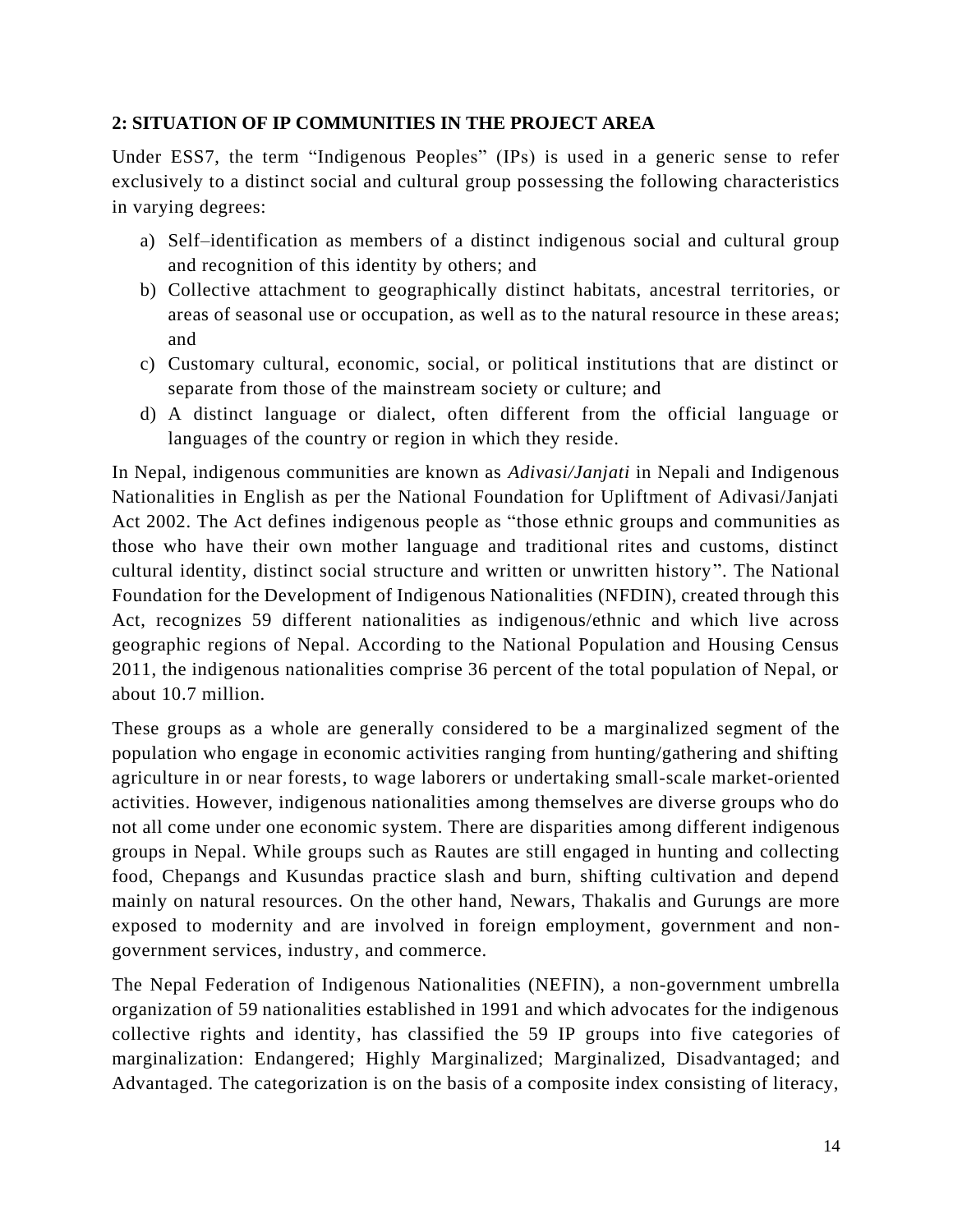housing, land holdings, occupation, language, education, and population size. [Table 1](#page-17-0) provides the number of IP groups per category and also their geographic location.

| <b>Region</b>             | <b>Endangered</b>                                                                   | <b>Highly</b><br><b>Marginalized</b>                                    | <b>Marginalized</b>                                                                          | <b>Disadvantaged</b>                                                                                                                                             | <b>Advantaged</b> |
|---------------------------|-------------------------------------------------------------------------------------|-------------------------------------------------------------------------|----------------------------------------------------------------------------------------------|------------------------------------------------------------------------------------------------------------------------------------------------------------------|-------------------|
| <b>Mountain</b><br>(17)   | $\overline{\phantom{0}}$                                                            | • Shiyar<br>• Shingsawa<br>(Lhomi)<br>■ Thudam                          | • Bhote<br>· Dolpo<br>$\blacksquare$ Larke<br>• Lhopa<br>· Mugali<br>■ Topkegola<br>■ Walung | <b>Bara Gaunie</b><br>Byansi (Sauka)<br>• Chhairotan<br>• Marphali<br>Thakali<br>$\blacksquare$ Sherpa<br>■ Tangbe<br>■ Tingaule<br>Thakali                      | Thakali           |
| Hill(24)                  | ■ Bankariya<br>$\blacksquare$ Hayu<br>Kusbadiya<br>■ Kusunda<br>• Lepcha<br>• Surel | • Baramu<br>$\blacksquare$ Thami<br>(Thangmi)<br>$\blacksquare$ Chepang | • Bhujel<br>$\blacksquare$ Dura<br>• Pahari<br>• Phree<br>■ Sunuwar<br>$\blacksquare$ Tamang | • Chhantyal<br>Gurung (Tamu)<br>• Jirel<br>$\blacksquare$ Limbu<br>(Yakthung)<br>• Magar<br>$\blacksquare$ Rai<br>$\blacksquare$ Yakkha<br>$\blacksquare$ Hyolmo | Newar             |
| <b>Inner</b><br>Terai (7) | $\blacksquare$ Raji<br>• Raute                                                      | $\blacksquare$ Bote<br>• Danuwar<br>$\blacksquare$ Majhi                | · Darai<br>■ Kumal                                                                           | $\overline{a}$                                                                                                                                                   | $\blacksquare$    |
| Terai (11)                | $\blacksquare$ Kisan<br>• Meche (Bodo)                                              | $\blacksquare$ Dhanuk<br>(Rajbansi)<br>• Jhangad<br>• Santhal (Satar)   | · Dhimal<br>■ Gangai<br>Rajbanshi<br>Tajpuriya<br>$\blacksquare$ Tharu                       |                                                                                                                                                                  |                   |
| <b>Total (59)</b>         | 10                                                                                  | 12                                                                      | 20                                                                                           | 15                                                                                                                                                               | $\overline{2}$    |

<span id="page-17-0"></span>**Table 1: Classification of Indigenous Nationalities in Nepal**

*Source: NEFIN, 2004*

The information below provides a snapshot of IP populations in the two provinces targeted under the project, based on information provided in the 2011 Census:

**Karnali Province:** In Birendranagar Municipality of Surket District, which has a population of approximately 100,000, Chhetris are the largest social group comprising 27 percent of the municipal population. Indigenous populations comprise 22.6 percent. In Sharada of Salyan District, a second key target area which has a population of approximately 34,000, IPs comprise only 9.5 percent of the population whereas Chhetris comprise 62.6 percent.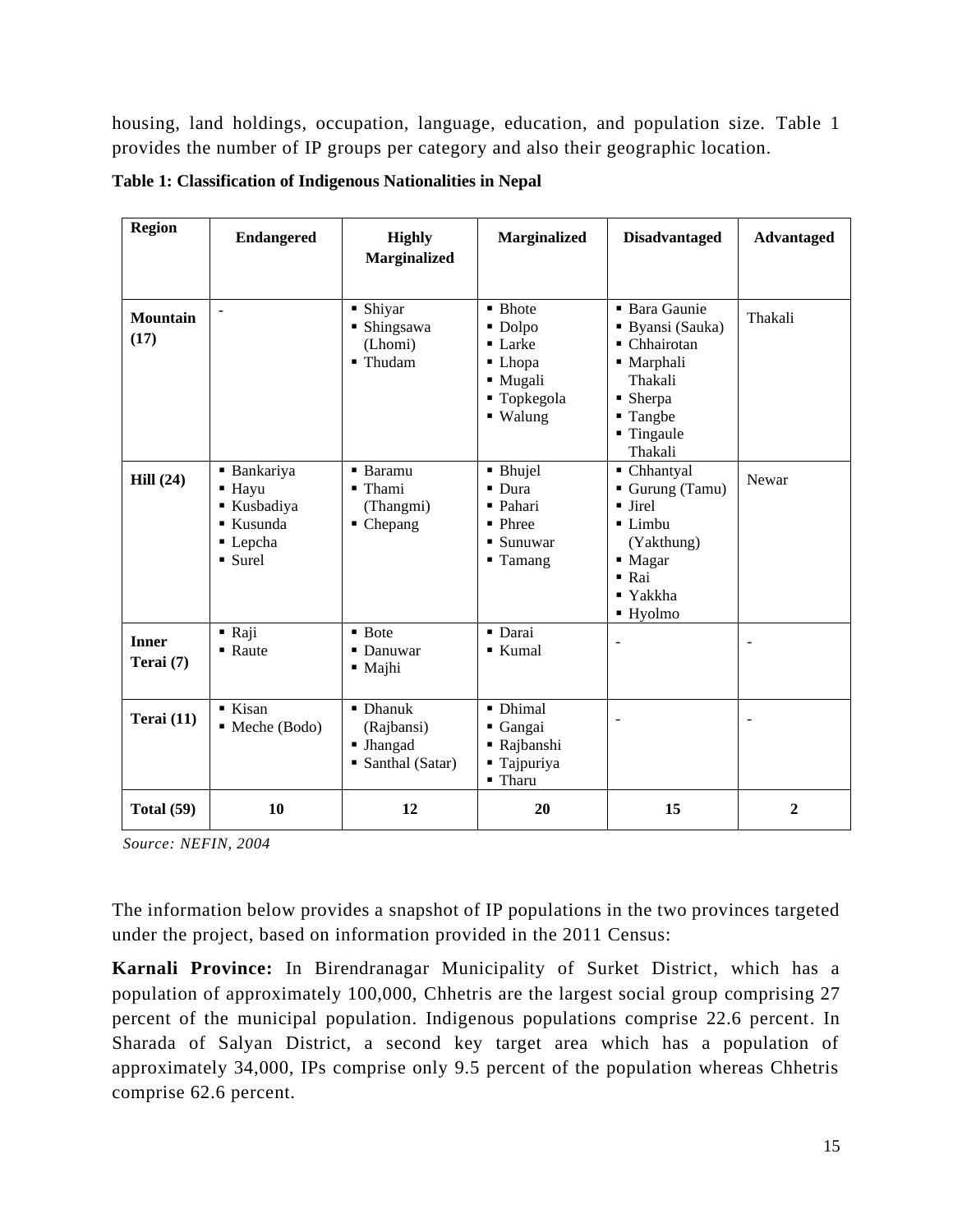**Sudurpashchim Province:** In Joshipur Rural Municipality in Kailali District, with a population of 36,459<sup>3</sup>, IPs comprise 80.5 percent of the population. The next largest groups are Chhetri (8.7) percent) and Dalits (4.8 percent). In Janaki Rural Municipalitiy, also in Kailali District, with a total population of 48,540, IPs comprise 62.3 percent compared with the next largest groups being Dalits (11.4 percent) and Brahmin-Hill (10.1 percent).

The indigenous communities of the project areas although belonging to a different ethnicity and/or group share a common approach to their economic and livelihood activities. These groups will experience similar impacts from the project as part of a mosaic community.

<sup>3</sup> Source: https://joshipurmun.gov.np/content/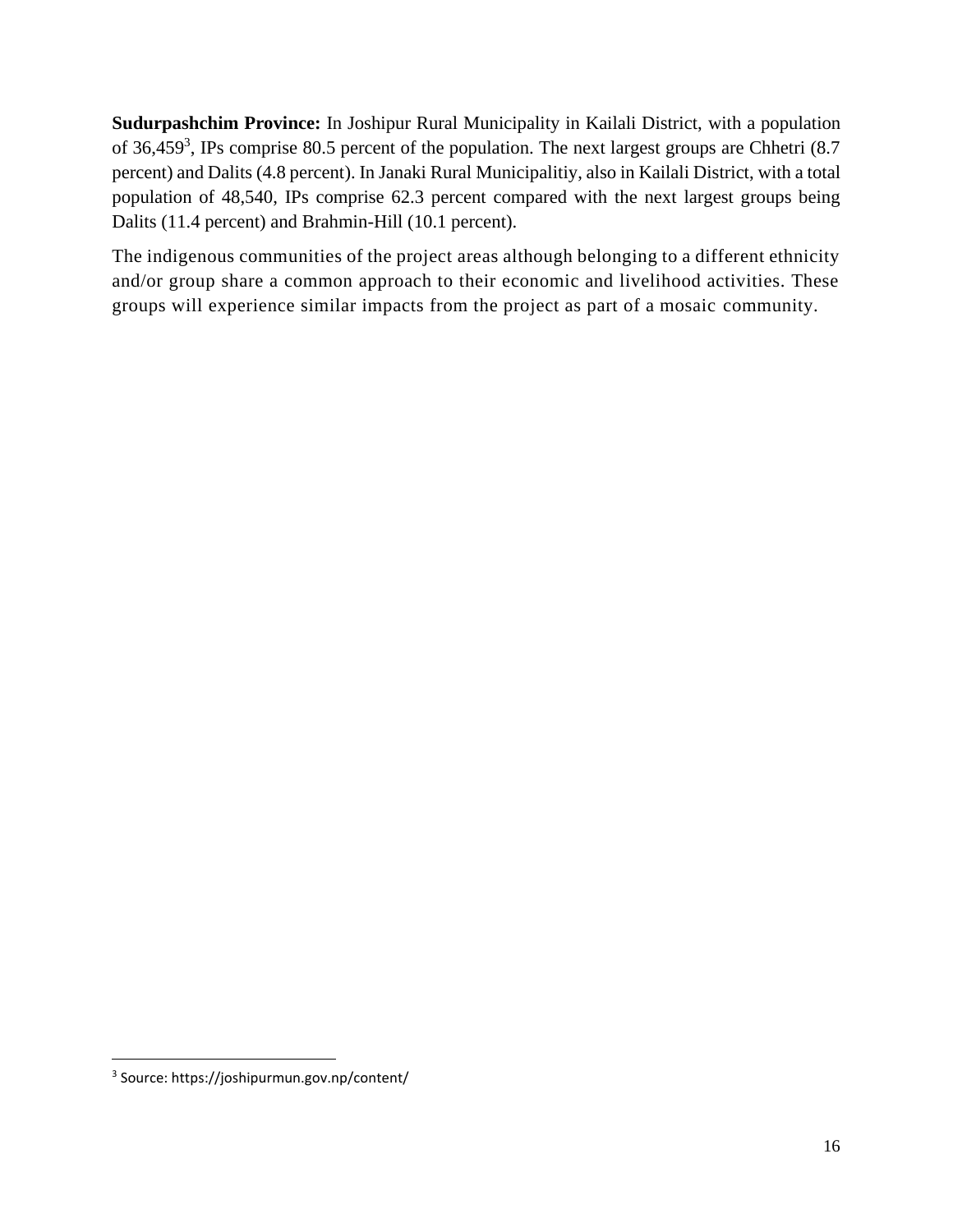#### <span id="page-19-0"></span>**3: LEGAL, POLICY AND REGULATORY FRAMEWORKS**

#### <span id="page-19-1"></span>**3.1 National and international laws and policies**

#### **(a) National legal framework**

National legislation recognizing and promoting the rights of indigenous communities include the below:

**Constitution of Nepal 2015** includes various provisions to protect and promote indigenous rights and culture. For example, Article 18(3) provides that the State shall not discriminate citizens on the grounds of caste and tribe (amongst other grounds). Further, Article 51(j) provides that the State shall pursue social policies and inclusion to "make the indigenous nationalities participate in decisions concerning the community by making special provisions for opportunities and benefits in order to ensure the rights of these nationalities to live with dignity, along with their identity, and protect and promote traditional knowledge, skill, culture, social tradition and experience of the indigenous nationalities and local communities." The Constitution also established a body named the Indigenous Nationalities Commission to promote the development of indigenous nationalities.

**National Foundation for Upliftment of Adivasi/Janjati Act 2002** established the first comprehensive policy and institutional framework pertaining to Adivasis/Janajatis. As discussed above, the Act defines indigenous groups or Adivasi Janajati as "a group or community having its own territory, own mother tongue, traditional rites and customs, distinct cultural identity, distinct social structure and written or unwritten history".

**Local Government Operation Act 2017** commits municipalities for the promotion, preservation, and protection of language, religion, culture of indigenous people and their welfare in the municipal area. The Act empowers municipalities to formulate and implement periodical and annual plans within their own jurisdiction. Periodic plans integrate different thematic plans according to social, economic, environment, physical, financial, and institutional aspects.

#### **(b) International instruments**

In terms of international instruments, Nepal is a signatory to the United Nations Declaration on the Rights of Indigenous Peoples (UNDRIP) (2007) and a party to International Labor Organization (ILO) Convention (169) of 1989. Articles 1-4 of UNDRIP ensures the individual and collective rights of indigenous peoples, as well as their rights to culture, identity, language, employment, health, education, and other issues while implementing any development activities in the traditional territory of the IPs. ILO Convention No. 169 is the most comprehensive legally binding treaty on the rights of indigenous people. The Convention includes provisions on cultural integrity, land and resources rights, and non-discrimination, and instructs states to consult indigenous people in all decisions affecting them. Further, the International Convention on the Elimination of All Forms of Racial Discrimination 1965, the International Covenant on Civil and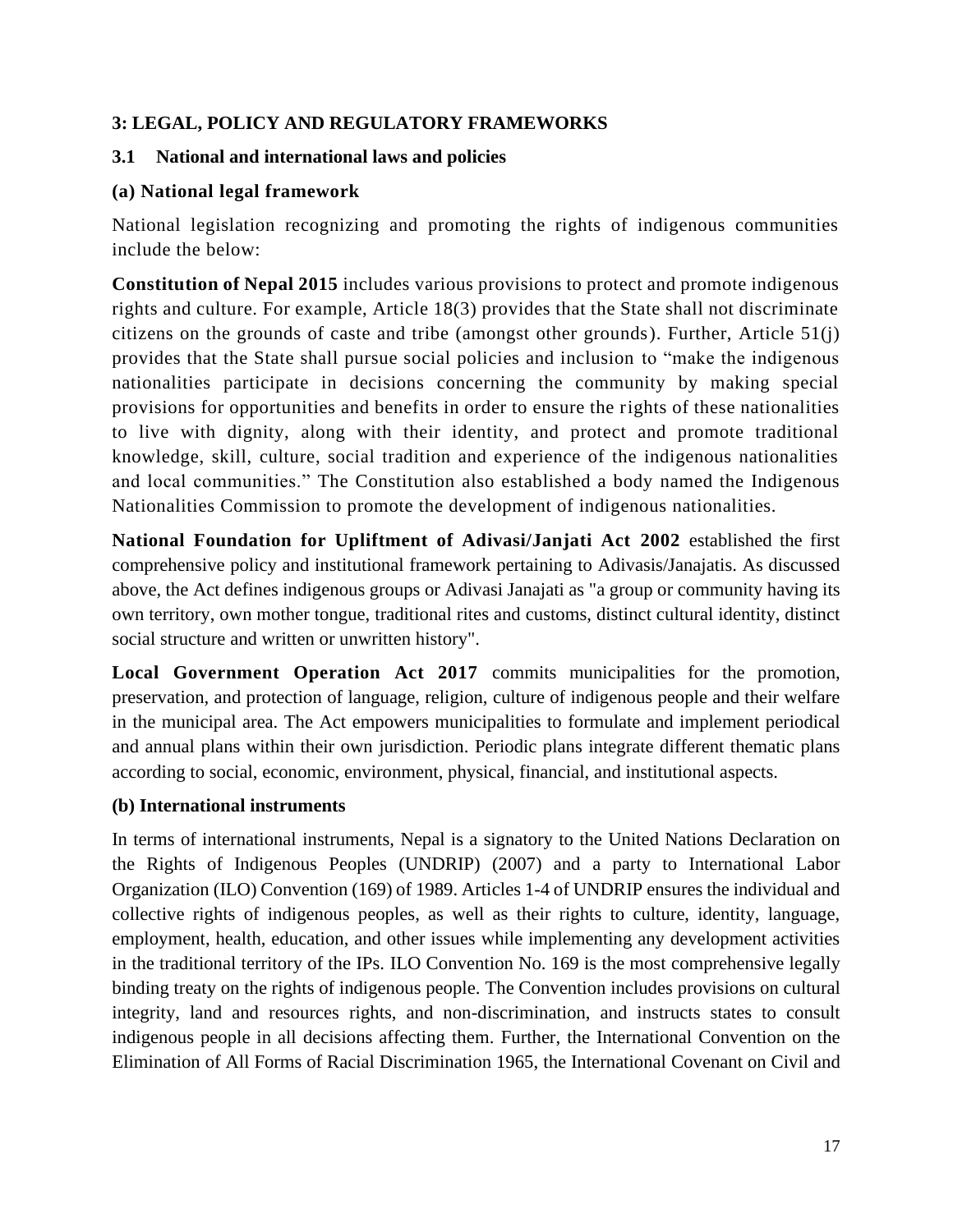Political Rights 1966, and the International Covenant on Economic, Social and Cultural Rights 1966, all to which Nepal is a party, state the right to self-determination.

# <span id="page-20-0"></span>**3.2 World Bank Environmental and Social Standards**

The World Bank's ESS7 on Indigenous Peoples seeks to ensure that Indigenous Peoples present in, or with collective attachment to, the project area are fully consulted about, and have the opportunity to actively participate in, project design and the determination of project implementation arrangements. In projects such as the Nepal Water Governance and Infrastructure Project, where indigenous peoples are not the sole beneficiaries, the project will be designed and implemented in a manner that provides affected IPs with equitable access to project benefits. The concerns or preferences of IPs will be addressed through meaningful consultation and project design, and will summarize the consultation results and describe how IP issues have been addressed in project design. A time-bound plan will be prepared to set out the measures or actions proposed.<sup>4</sup>

Further, ESS7 provides that adverse impacts on IPs will be avoided where possible, and where unavoidable, these impacts will be mitigated or compensated in a culturally appropriate manner proportionate to the nature and scale of such impacts and the form and degree of vulnerability of the affected IPs. Identification of mitigation measures will be undertaken in consultation with the affected IPs, which will include cultural impacts as well as physical impacts.

# *Free and Prior Informed Consent (FPIC)*

In recognition of the vulnerability of IPs to adverse impacts on, or access to, their land, natural resources, or cultural heritage, a process of free, prior and informed consent (FPIC) will need to be undertaken in certain circumstances. FPIC has emerged as an international human rights standard that recognizes the collective rights of indigenous peoples to selfdetermination and to their lands and territories. FPIC is usually considered as a collective right of indigenous peoples to make decisions through their own freely chosen representatives and customary or other institutions and to give or withhold their consent prior to the approval by government, industry or other outside party of any project that may affect the lands, territories, and resources that they customarily own, occupy or otherwise use. It is thus not a stand-alone right but an expression of a wider set of human rights protections that secure indigenous peoples' rights to control their lives, livelihoods, lands and other rights and freedoms.

Although Nepal does not have an explicit legal and policy provision on FPIC, the Constitution of Nepal 2015, Article 51, Sub article J (8) has some implicit elements requiring FPIC of Indigenous Nationalities while making any decisions concerning these people. The essence of this constitutional provision is to ensure the indigenous nationalities

<sup>4</sup> See paras 16-17, ESS7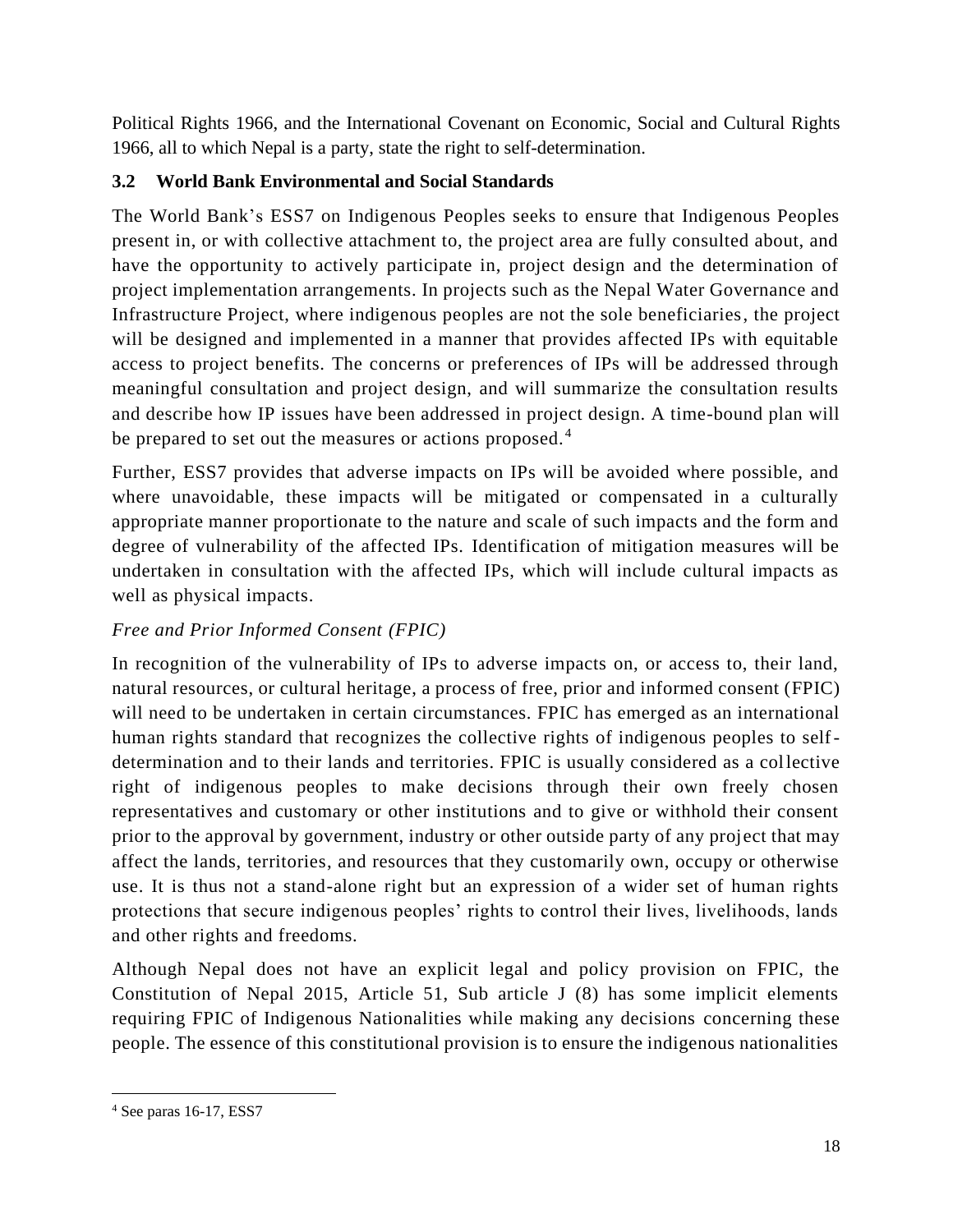participate in decisions concerning their community by making special provisions for opportunities and benefits in order to ensure the right of these peoples to live with dignity, along with their identity, and to protect and promote traditional knowledge, skills, culture, social traditions and experience of the indigenous nationalities and local communities.

There are three circumstances under which FPIC, as provided in paragraph 24 of ESS7, will be required, where the project will:

- (a) Have adverse impacts on land and natural resources subject to traditional ownership or under customary use or occupation
- (b) Cause relocation of IPs from land and natural resources subject to traditional ownership or under customary law or occupation; or
- (c) Have significant impacts on IPs cultural heritage that is material to the identity and/or cultural, ceremonial, or spiritual aspects of the affected IPs lives.

The Nepal Water Governance and Infrastructure Project is only expected to require a minimal amount of land and any land taking is not likely to require physical displacement of IPs. Given that project activities will not impact land or natural resources of IPs groups, nor cause the relocation of IPs, nor cause any impacts to IP cultural heritage, as per the circumstances listed above, FPIC will not be required. All subprojects will undergo screening, and as per the Exclusion List provided in the project's ESMF, any projects which require obtaining FPIC from IPs will be screened out and will not eligible for support under the project.

### <span id="page-21-0"></span>**3.3 Gaps between national legislation and WB policy**

The main gap between existing national legislation and WB policy on IPs relates to the lack of specific requirements in national legislation for development projects in IP areas. Specifically, existing national laws:

- (a) do not include requirements for social assessments to focus on IP populations during project preparation
- (b) do not include provision for preparation of IP plans in conjunction with the project or to link the project with local government IP development plans; and
- (c) do not provide a requirement for FPIC for projects in IP areas.

The bridge these gaps, the project will include assessment of IP populations as part of screening and social assessment and will require preparation of IPDPs where screening and assessment for subprojects find IPs present in, or have a collective attachment to the project area. As noted above, subprojects for which screening finds that FPIC is required will not be supported under the project.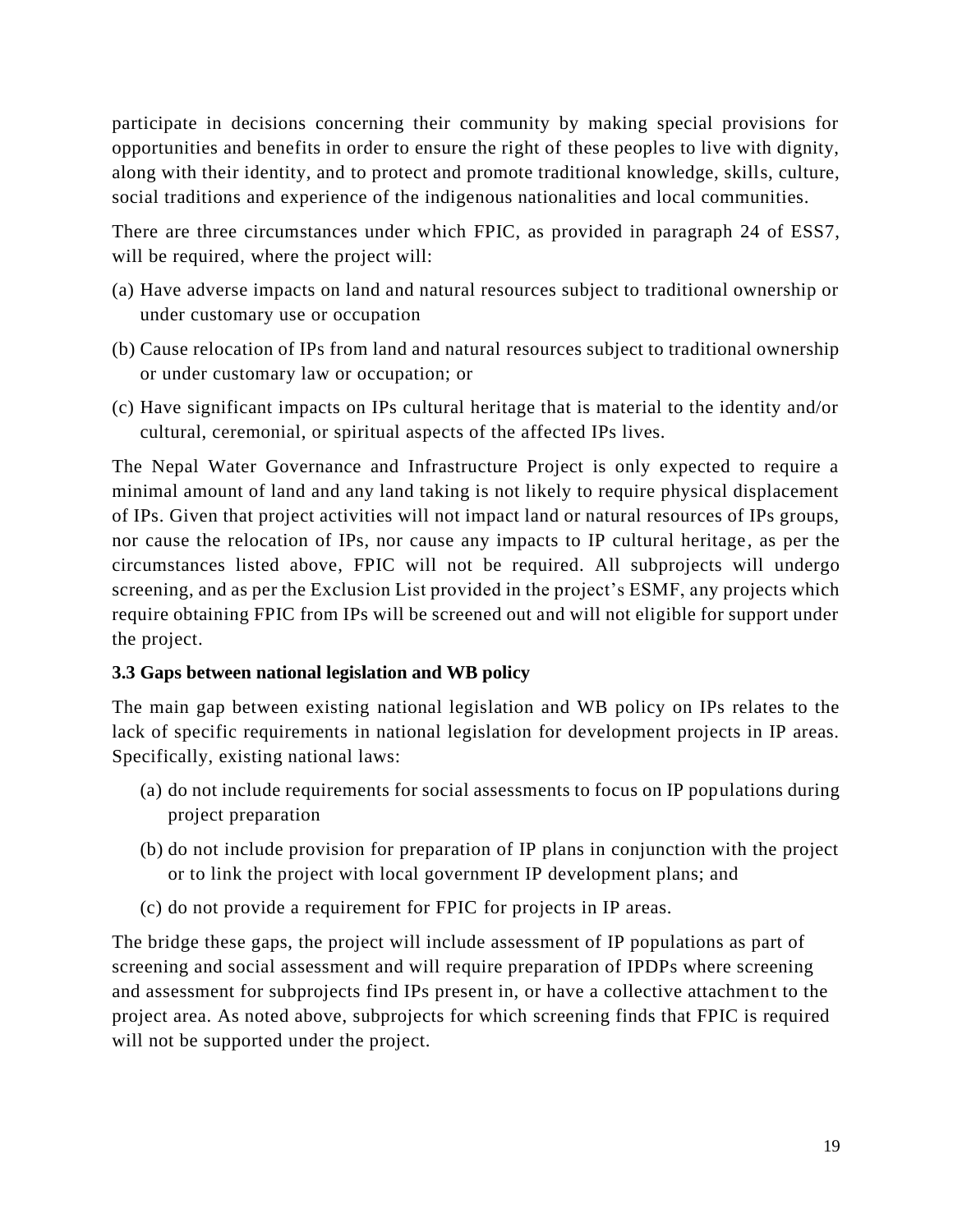#### <span id="page-22-0"></span>**4: PREPARATION OF THE INDIGENOUS PEOPLES DEVELOPMENT PLAN (IPDP)**

#### <span id="page-22-1"></span>**4.1 Steps for IPDP preparation**

An IPDP will be prepared if the environmental and social assessment for a subproject determines that IPs are present in, or have collective attachment to, the subproject area. The steps for preparing an IPDP are as follows:

- i. Undertake screening to identify whether IP communities are present in, or have collective attachment, to the subproject area
- ii. Complete social assessment and analysis to determine the social concerns of the sub-project area from identified IP groups
- iii. Identify the views of the affected IP communities at each stage of the subproject, and particularly during project preparation
- iv. Undertake meaningful consultation, making sure that such consultation activities are documented (i.e. meeting minutes) with key highlights on discussions and key agreements.
- v. Determine the institutional arrangements, including capacity building requirements where necessary, for screening project-supported activities, assessing their impacts on IPs
- vi. Prepare the IPDP, obtain clearance from the World Bank, and publicly disclose the IPDP
- vii. Conduct monitoring and reporting through subproject implementation, including addressing any grievances.

### *Screening*

During the planning and design phase of the subproject, a screening will be carried out, based on group discussions with the communities in the sub project area, to identify the presence of any IP communities or any collective attachment to land in the subproject area. Apart from consultations with community members, consultations and in-depth interviews will also be carried out with non-government organizations (NGOs) working in the area including NGOs which represent indigenous groups, and with representatives in the participating municipalities. The screening will assess whether there are any IP communities in proposed sub project area. If so, issues concerning the IP community will be further considered and assessed as part of the ESIA.

### *Environmental and Social Impact Assessment*

The project will be responsible for conducting the ESIA and will develop an action plan, in consultation with IP communities and other relevant stakeholders including IP representative groups. The ESIA will gather relevant information on demographic, social,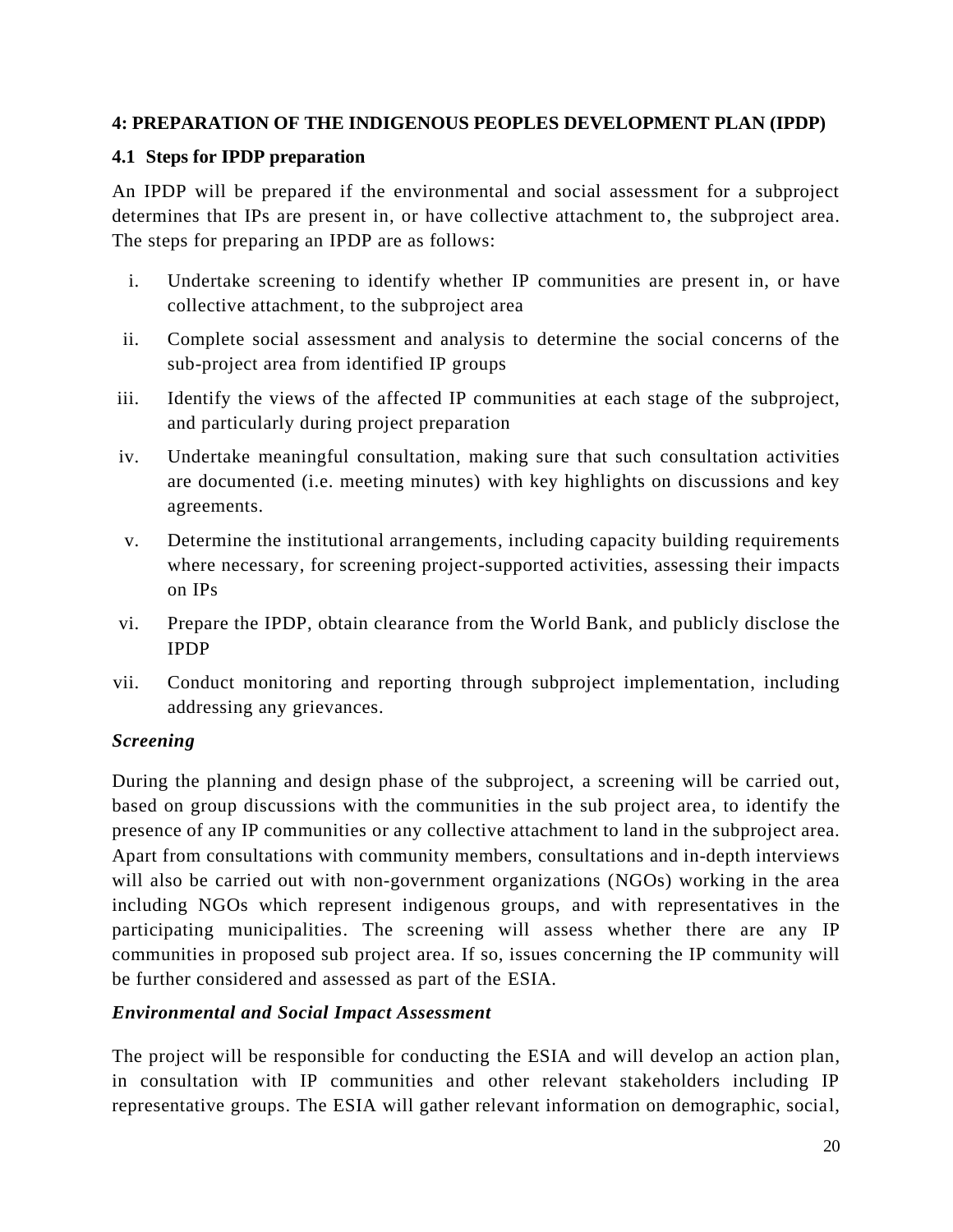cultural, and economic aspects of the IP communities. Discussions will focus on both positive and negative impacts of the sub project on IP communities. For indigenous people, stakeholder engagement is generally better expressed when conducted in partnership with indigenous peoples' organizations and traditional authorities. The concerns, suggestions and feedback of IPs undertaken through meaningful consultations will be incorporated into project design, and specifically in the design of rehabilitated or constructed water supply schemes, and into the IPDP, as well as measures to ensure that IPs have equitable access to project benefits.

#### <span id="page-23-0"></span>**4.3 Suggested format for the IPDP**

The suggested format for the IPDP is as follows:

- Summary of targeted social assessment, including the applicable legal and institutional framework and baseline data. Baseline data to include: gender disaggregated data on the number of IP communities by impact category; social, economic profile of the communities; land tenure information; cultural heritage of IPs
- Description of sub projects and impacts on IP communities
- Summary of the results of meaningful consultations tailored to IP communities.
- Findings of the needs assessment of the IP communities
- Community development plan based on the results of need assessment
- Modalities to ensure regular and meaningful engagement with the community
- Institutional arrangements and linkages with other national or state level programs
- Institutional mechanisms for monitoring and evaluation of IPDP implementation and grievance redress
- Implementation schedule and cost estimate for IPDP implementation

Further details outlining the main elements required in an IPDP are provided at Annex 1.

#### <span id="page-23-1"></span>**4.4 Sub-Project Approval**

In the event that the sub-project has IP groups in its subproject area, the project shall not approve the subproject until a satisfactory IPDP has been prepared and shared with the affected IP community. In the circumstance that a standalone IPDP is not needed because the majority of beneficiaries of the subcomponent are specific IP HHs, the project design should ensure that all elements of ESS7 are incorporated into the sub-project design as recommended by ESIA.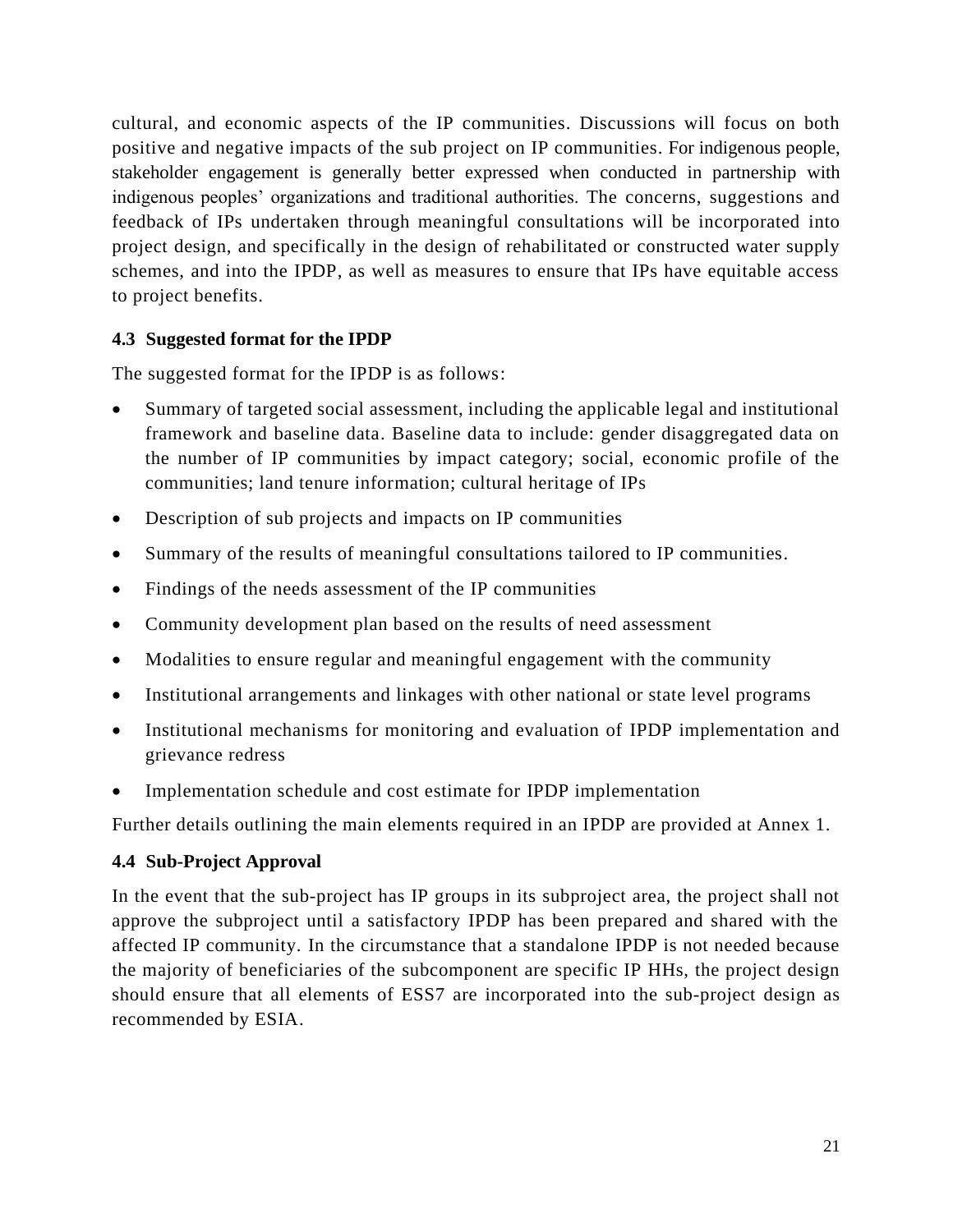#### <span id="page-24-0"></span>**5: IMPLEMENTATION ARRANGEMENTS**

All three government levels, Federal, Provincial and Local, will have responsibilities for implementing the Nepal Water Governance and Infrastructure Project:

#### <span id="page-24-1"></span>**5.1 Organizational structure to implement Indigenous Instruments**

**Federal Level:** The Ministry of Water Supply (MoWS) will be responsible for overall coordination and management of the project. An Intergovernmental Project Steering Committee (PSC), led by the Secretary of the MoWS, will be set up with one of its major tasks will be to ensure collaboration and coordination between the three tiers of government and other key stakeholders. A Project Management Unit (PMU) will be set up under MoWS, at the Department of Water Supply and Sewerage Management (DWSSM) and will be responsible for overall financial management and reporting, along with channeling the resources to the implementing agencies at the local levels and will also be responsible for the implementation of Component 1. The PMU will be supported by a Federal Project Support Team (FPST). The PMU has recruited a Social Development Specialist who will assume overall responsibility for effective implementation of the IPPF, including preparation of IPDPs, monitoring activities under the IPPF/IPDPs, and reporting quarterly on the implementation of the IPPF/IPDPs. The Social Development Specialist will be assisted by an Environmental Development Specialist who leads the implementation of the environmental impact assessment and management of environmental issues.

**Provincial Level:** Intergovernmental Project Steering Committees (PSCs) will be established at the provincial levels with representation from federal, provincial and all participating local levels. Provincial Ministries of Physical Infrastructure Development will provide technical backstopping and support to municipalities for the implementation of Components 2 and 3. The Soil Conservation and Watershed Management Office of the Karnali province will provide technical support on watershed management and conservation activities under Component 3.

**Local Level (participating municipalities):** The Municipal Social Development Unit (and later municipality WASH units yet to be established) will be responsible for the implementation of social risk management activities including preparation and implementation of IPDPs. This includes identifying IP communities as part of screening and assessment, undertaking consultations and engagements with IP communities, and managing project-related complaints received from IP communities. Existing staff at the social development units will be trained by the World Bank, and units without staff will be supported by the project to recruit dedicated E&S staff to be responsible for the implementation of the planned activities in this IPPF and for the preparation of IPDPs. In effect, the E&S staff at the participating municipality will be responsible for managing E&S issues of the project at the local level, with technical support and guidance from the E&S specialists at the PMU. In addition to providing monthly IPPF/IPDP implementation and status reports to the E&S safeguard specialist at the DoWSSW, the E&S staff together with current heads of the various Water Supply Users Committees (and later WASH units when established) chief will be responsible for reporting and helping to manage any sensitive incidents to the E&S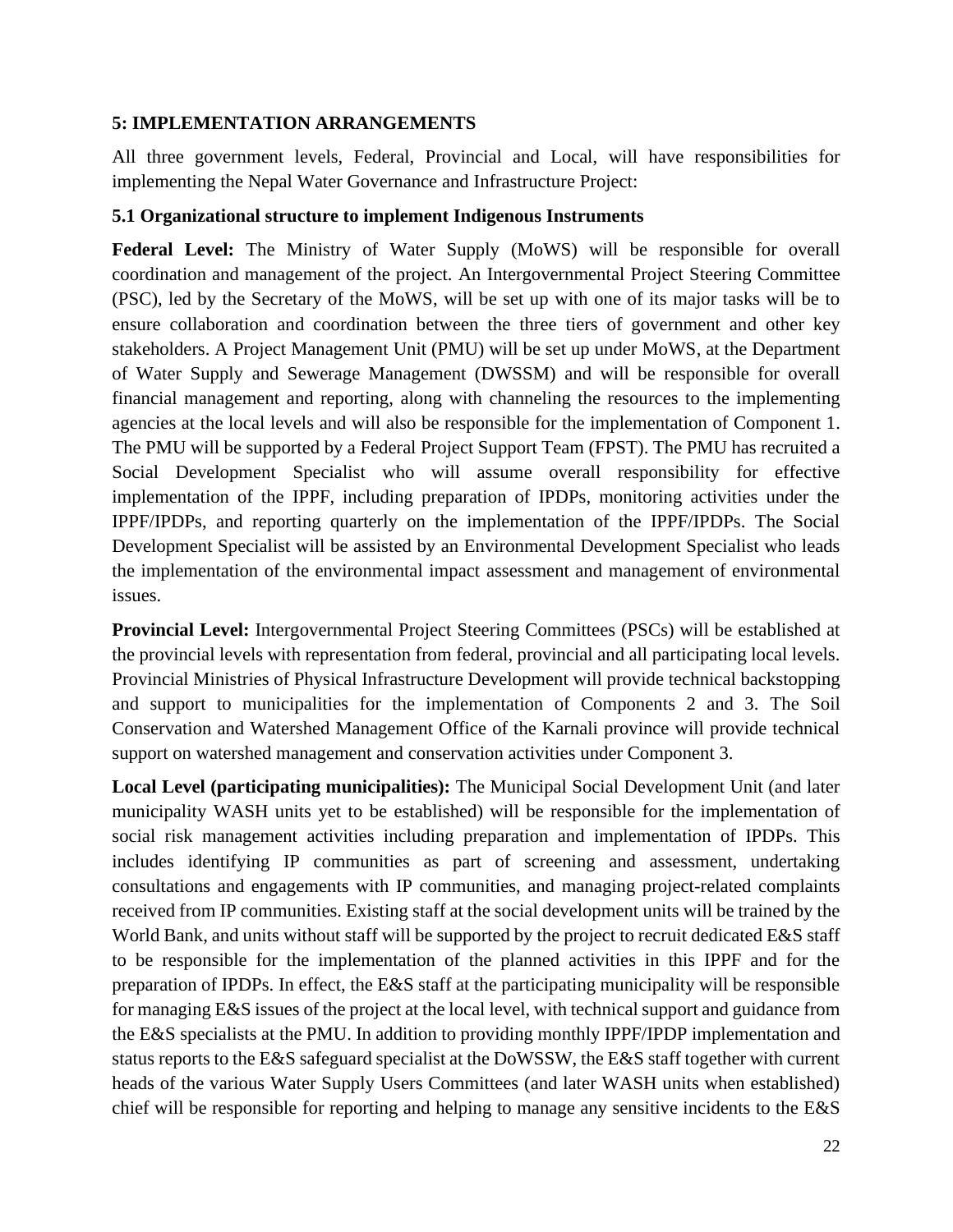safeguard specialist at the DoWSSW. The organizational structure will be reviewed periodically to ensure the effectiveness of IPPF/IPDP implementation.

The IPDP will have, as applicable, its own budget. A detailed budget will be prepared taking into account all activities associated with the formulation and implementation of the IPDP. The budget will include cost associated with recommended program activities, human resource cost, monitoring and other associated cost. Such budgets will be an integral part of the project cost, to be included in the cost item in the IPDP. The budget will be made available during project implementation. The project will ensure that an adequate budget is available to implement the IPDP.

## <span id="page-25-0"></span>**5.2 The roles and responsibilities of units/agencies and individuals**

The roles and responsibilities of key agencies/units envisaged for the implementation and operation of the project (especially as they related to IP aspects) are shown in the table below.

| Key units/agencies                                                                                                                                                                                                                                                                                                                                                                                                                                                                                                                                                                                                                                                                                                                                                                                                                                                                                                                   | <b>Roles and responsibilities</b>                                                                                  |  |  |
|--------------------------------------------------------------------------------------------------------------------------------------------------------------------------------------------------------------------------------------------------------------------------------------------------------------------------------------------------------------------------------------------------------------------------------------------------------------------------------------------------------------------------------------------------------------------------------------------------------------------------------------------------------------------------------------------------------------------------------------------------------------------------------------------------------------------------------------------------------------------------------------------------------------------------------------|--------------------------------------------------------------------------------------------------------------------|--|--|
| Project Steering                                                                                                                                                                                                                                                                                                                                                                                                                                                                                                                                                                                                                                                                                                                                                                                                                                                                                                                     | • Ensuring collaboration and coordination between the three tiers of                                               |  |  |
| Committee (PSC)                                                                                                                                                                                                                                                                                                                                                                                                                                                                                                                                                                                                                                                                                                                                                                                                                                                                                                                      | government and other key stakeholders.                                                                             |  |  |
| <b>PMU</b><br>• Planning, budgeting, and ensuring the implementation of IPDPs throughout the<br>(DoWSSM-based)<br>project lifecycle:<br>Coordinate and monitor IPDP activities with the partnering<br>$\circ$<br>municipalities.<br>Collate IPDP-related activities from the partnering municipalities along<br>$\circ$<br>with their performances and outcomes.<br>Undertaking periodic monitoring of IPDPs, and preparation and<br>$\circ$<br>dissemination of quarterly IPDPs implementation report.<br>• Ensuring necessary financial and human resources at all three levels for<br>effective implementation of E&S management plans including IPDPs<br>• Ensuring the project activities as per the various guidelines and directives<br>issued by the government and other related organizations, including COVID-<br>19 management protocols.<br>• Ensuring effective management and reporting of project-related complaints |                                                                                                                    |  |  |
| Province level                                                                                                                                                                                                                                                                                                                                                                                                                                                                                                                                                                                                                                                                                                                                                                                                                                                                                                                       | and grievances as per the project GRM.<br>• Liaising with PMU staff to support and monitor Local Level activities. |  |  |
| Intergovernmental                                                                                                                                                                                                                                                                                                                                                                                                                                                                                                                                                                                                                                                                                                                                                                                                                                                                                                                    | • Monitor progress of project activities in the field.                                                             |  |  |
| <b>Project Steering</b>                                                                                                                                                                                                                                                                                                                                                                                                                                                                                                                                                                                                                                                                                                                                                                                                                                                                                                              |                                                                                                                    |  |  |
| Committees (PSCs)                                                                                                                                                                                                                                                                                                                                                                                                                                                                                                                                                                                                                                                                                                                                                                                                                                                                                                                    |                                                                                                                    |  |  |

<span id="page-25-1"></span>

| Table 2: Roles and Responsibility of Related Units/Agencies |  |  |  |
|-------------------------------------------------------------|--|--|--|
|-------------------------------------------------------------|--|--|--|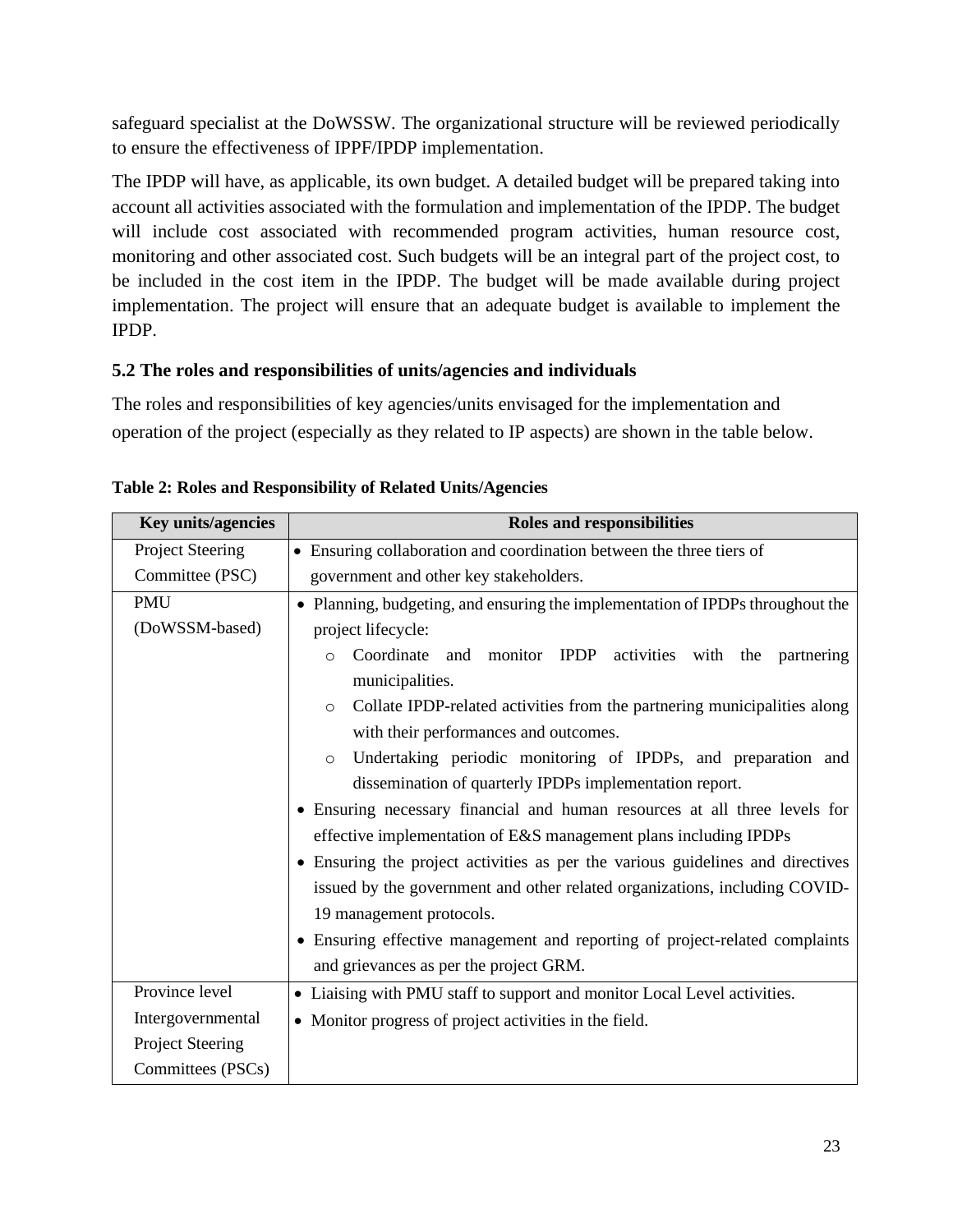| <b>Provincial Ministries</b>                                                                     | • Providing technical backstopping and support to municipalities for the         |
|--------------------------------------------------------------------------------------------------|----------------------------------------------------------------------------------|
| of Physical                                                                                      | implementation of Components 2 and 3, taking into consideration community        |
| Infrastructure                                                                                   | concerns                                                                         |
| Development                                                                                      |                                                                                  |
| Social Development                                                                               | • Lead the implementation of stakeholder consultation activities at the          |
| Units at Municipal                                                                               | community level, including consultations with IPs                                |
| Assemblies (and                                                                                  | • Supporting the PMU in identifying IPs as part of stakeholder identification of |
| later WASH units<br>the project at the local level and updating the list of stakeholders.        |                                                                                  |
| when constituted)<br>• Mobilizing and organizing local stakeholders for consultation and project |                                                                                  |
|                                                                                                  | engagement activities                                                            |
|                                                                                                  | • Disseminating project-related information in a timely manner.                  |
|                                                                                                  | • Managing and ensuring the smooth functioning of the Level-1 GRM.               |
|                                                                                                  | • Reporting (monthly) on IPDP, SEP and GRM to PMU                                |
| Host/Local                                                                                       | • Participate in consultations and information disclosure programs               |
| community                                                                                        | • Provide feedback on project related documents disclosed for public scrutiny    |
|                                                                                                  | • Use GRM to report any grievances and complaints                                |

## <span id="page-26-0"></span>**Table 3: Roles and Responsibilities of Individual/expert**

| <b>Key staff/expert</b>        | <b>Responsibilities</b>                                               |  |
|--------------------------------|-----------------------------------------------------------------------|--|
| Project manager                | Responsible for monitoring and supervising the overall<br>٠           |  |
| (PMU-DoWSSM)                   | implementation of the IPPF, including managing financial resources    |  |
|                                | and supporting logistics, and preparing and disseminating quarterly   |  |
|                                | implementation reports.                                               |  |
| E&S Safeguards specialist      | Responsible for the overall implementation of IP instruments and      |  |
| (PMU-DoWSSM)                   | preparation of IPDPs including periodic consultations, information    |  |
|                                | disclosure, and effective functioning of the GRM.                     |  |
|                                | Coordinate the IP related consultations among the provincial agencies |  |
|                                | and Local Levels.                                                     |  |
|                                | Updating the IPPF to accommodate any changes and take corrective      |  |
|                                | actions immediately as and when required.                             |  |
|                                | Preparing quarterly implementation reports and submit to the Word     |  |
|                                | Bank office through the PMU                                           |  |
| E&S Staff                      | Support the PMU in the preparation and implementation of IPDPs<br>٠   |  |
| (participating Municipalities) | Hold periodic consultations with stakeholders, including IP           |  |
|                                | communities and vulnerable groups and prepare meeting minutes.        |  |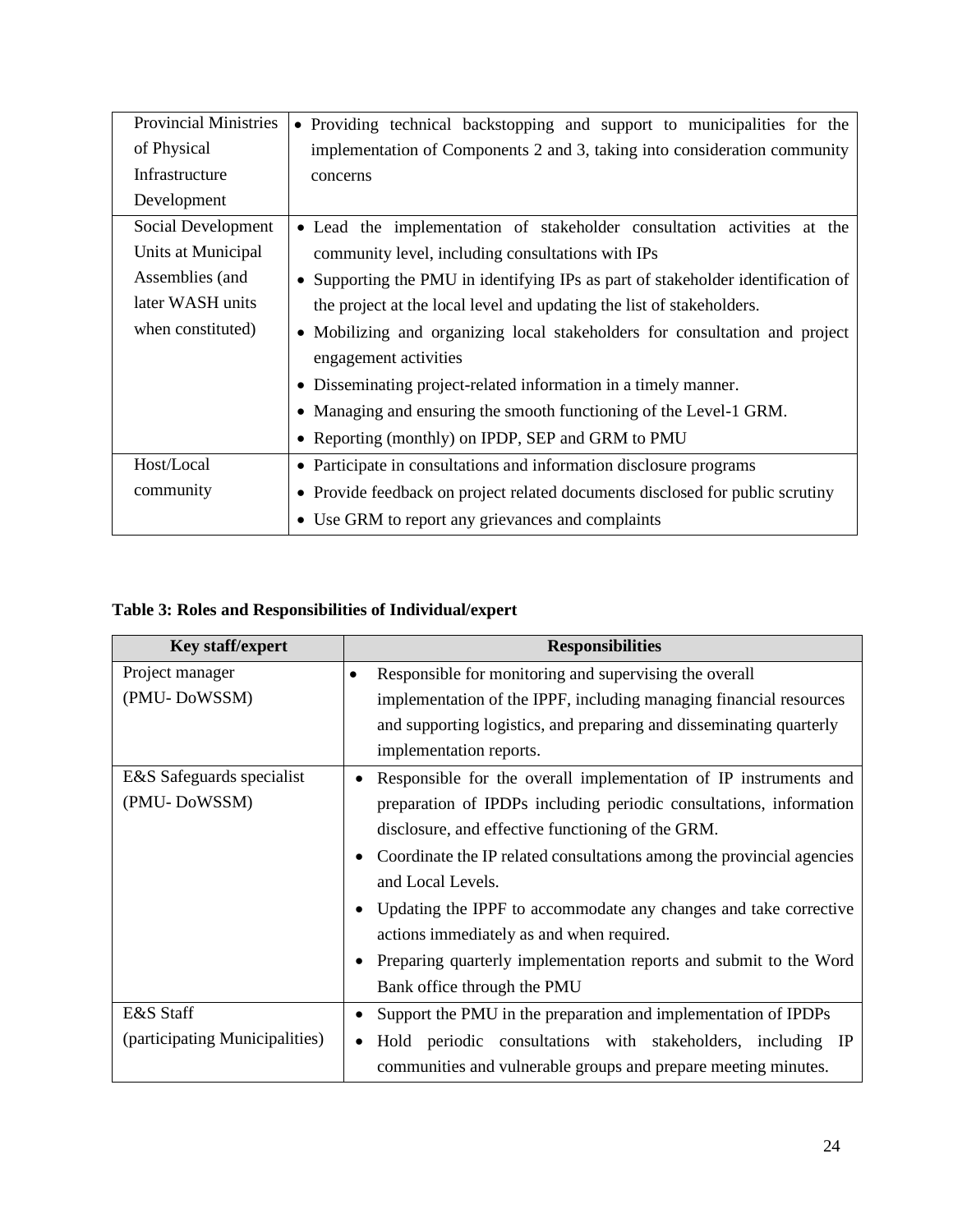| $\bullet$ | project-related information to the<br>Disseminate<br>local-level         |
|-----------|--------------------------------------------------------------------------|
|           | stakeholders through available means, taking into consideration          |
|           | special requirements for IP communities                                  |
| $\bullet$ | and acknowledge<br>Receive<br>grievances<br>maintain<br>and<br>a         |
|           | logbook/electronic database of grievances and status.                    |
|           | • Support the local municipalities to ensure smooth functioning of       |
|           | Level- 1 grievances.                                                     |
|           | • Report on the status of grievances to the E&S Safeguard Specialists at |
|           | the PMU at DoWSSM and forward unsolved grievances to Level 2.            |
|           | Provide data and field-level information related to IPDP activities to   |
|           | the Social Safeguard Specialist of the PMU at the DoWSSM.                |
|           | Support E&S Safeguard Specialists to prepare quarterly IPDP              |
|           | implementation reports as required.                                      |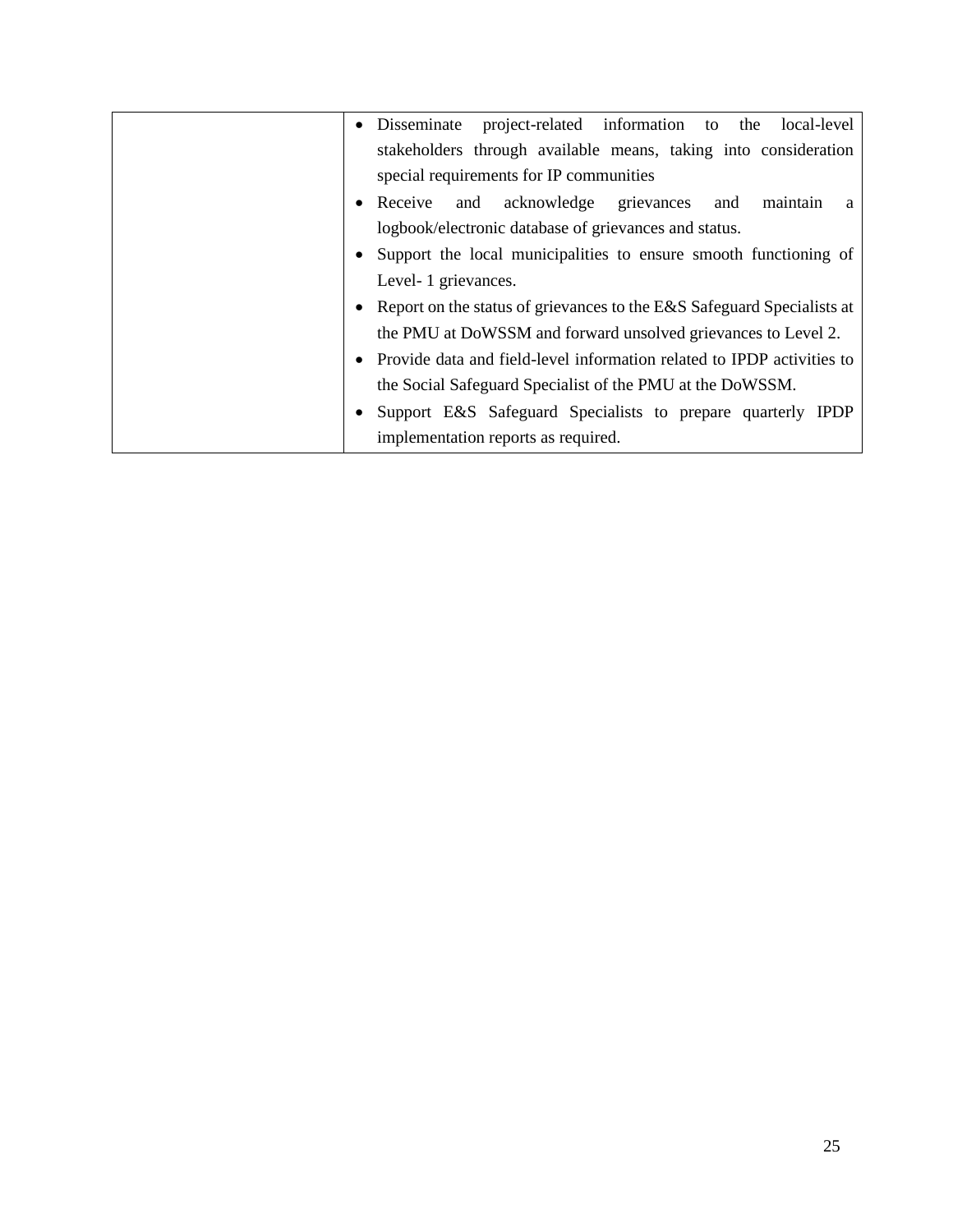#### <span id="page-28-0"></span>**6: STAKEHOLDER ENGAGEMENT, DISCLOSURE, AND GRIEVANCE MECHANISM**

#### <span id="page-28-1"></span>**6.1 Stakeholder engagement and information disclosure**

The development of IPDPs will follow a participatory approach to enable IPs to have a role in the project planning and development process. Once detailed design is finalized, the detailed project activities and location of the IP communities and impacts on IPs community will be determined. IPs that will be impacted due to the implementation of the project will be consulted in order to understand and collect their views on their needs, priorities, and preference regarding the project interventions. Separate focus group discussions will be held with indigenous communities to assess the project impacts and benefits to these groups. Based on ESIA findings, IPDPs will be prepared with the feedback from consultation that takes into account their views, concerns, requests and recommendations. The Stakeholder Engagement Plan (SEP) developed for the Nepal Water Governance and Infrastructure Project identifies all the project stakeholders, including indigenous groups, and provides a plan for meaningful stakeholder engagement throughout the project lifecycle.

IPDP implementation will continue this participatory approach to enable meaningful consultation and effective participation of IPs. The IPPF includes a strategy for the ongoing involvement of IPs in project preparation and implementation. Core components of this strategy are (a) the representation of IPs in IPPF/IPDP implementation structures; (b) a grievance management system for the resolution of grievances and disputes; and (c) monitoring and evaluation mechanisms to track implementation issues. The detailed implementation plans will be developed jointly with the indigenous communities. In particular, the project team will work with them on designing and implementing plans for the design of rehabilitation and/or construction of local level WASH schemes. For household-specific schemes and activities, the project team will work with individual households belonging to indigenous people to develop and implement their householdspecific schemes.

Outcomes of IPDPs developed for indigenous communities will be disseminated using appropriate means of communication. The Nepal Water Governance and Infrastructure Project will use a range of communication/information dissemination mechanisms, including written documents (information sheets and newsletters), Social Media, FM radio broadcasts through local radio stations, community meetings, FGDs, participatory appraisal techniques, household interviews and social mobilization techniques. Information will be disseminated in local languages as appropriate to maximize reach to indigenous groups. A key focus of these consultations will be project impact mitigation measures. These topics will be further discussed extensively to ensure that IPs are aware of the different compensation and impact mitigation measures so that they can make informed choices. In particular, it will be important for the indigenous peoples to have an understanding of the following (in the unlikely event that these impacts occur):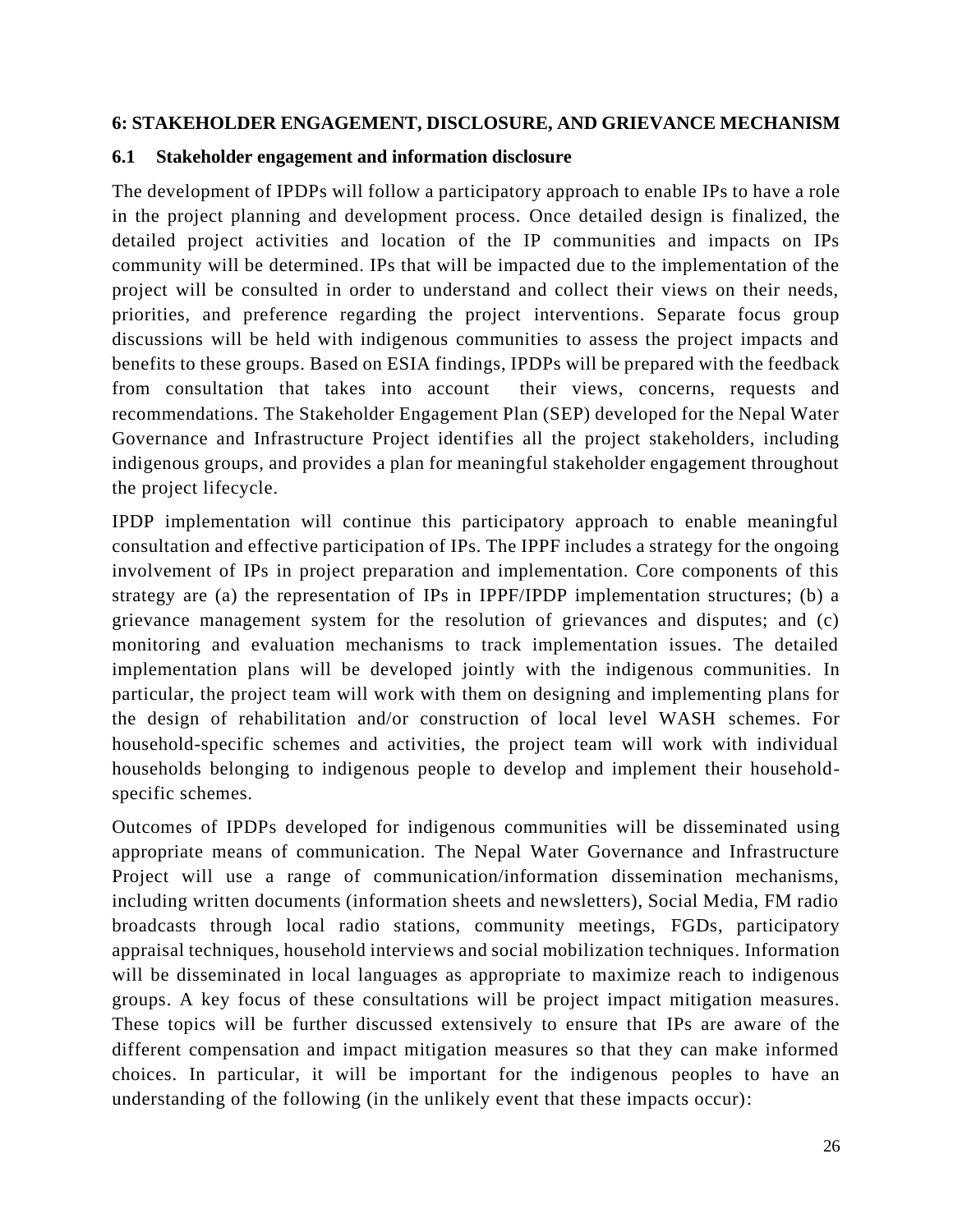- Entitlements for the loss of private assets (land, trees and other assets)
- Entitlements for the loss of access to communal resources subject to traditional ownership or occupation
- Entitlements for the loss of culturally significant and historical ancient monuments and temples
- Entitlement eligibility criteria.

The project will adopt mainstreaming and targeted approaches to maximize the project benefits and opportunities for indigenous people.

Mainstreaming approach includes increased participation and proportionate representation of indigenous communities in various user groups and committees formed under the project promoted and sponsored social development activities so that their needs, priorities, interests and perspectives are reflected in project planning and implementation.

In the event that the project provides livelihood enhancement opportunities, a targeted approach will cater indigenous people to enable them to take full advantage of project opportunities and benefit, including employment opportunities. Livelihood enhancement skills training will be targeted to these groups on the basis of their specific needs and priorities.

### <span id="page-29-0"></span>**6.2 Grievance Redress Mechanism**

The Nepal Water Governance and Infrastructure Project will establish and maintain a grievance redress mechanism (GRM) to enable the update, management and resolution of project-related grievances, including grievances from IP communities. The project will ensure that all grievances are documented, with clear responsibilities, escalation processes, and timelines for resolution. In the case of indigenous peoples, the project will adopt a culturally appropriate and accessible means by which IPs can lodge grievances for redress, taking into account their customary dispute mechanisms and any other needs and requirements. The grievant will be notified about the decision through appropriate means. The GRM will be functional throughout the project cycle. Further details regarding the process and functioning of the project GRM is outlined in the SEP.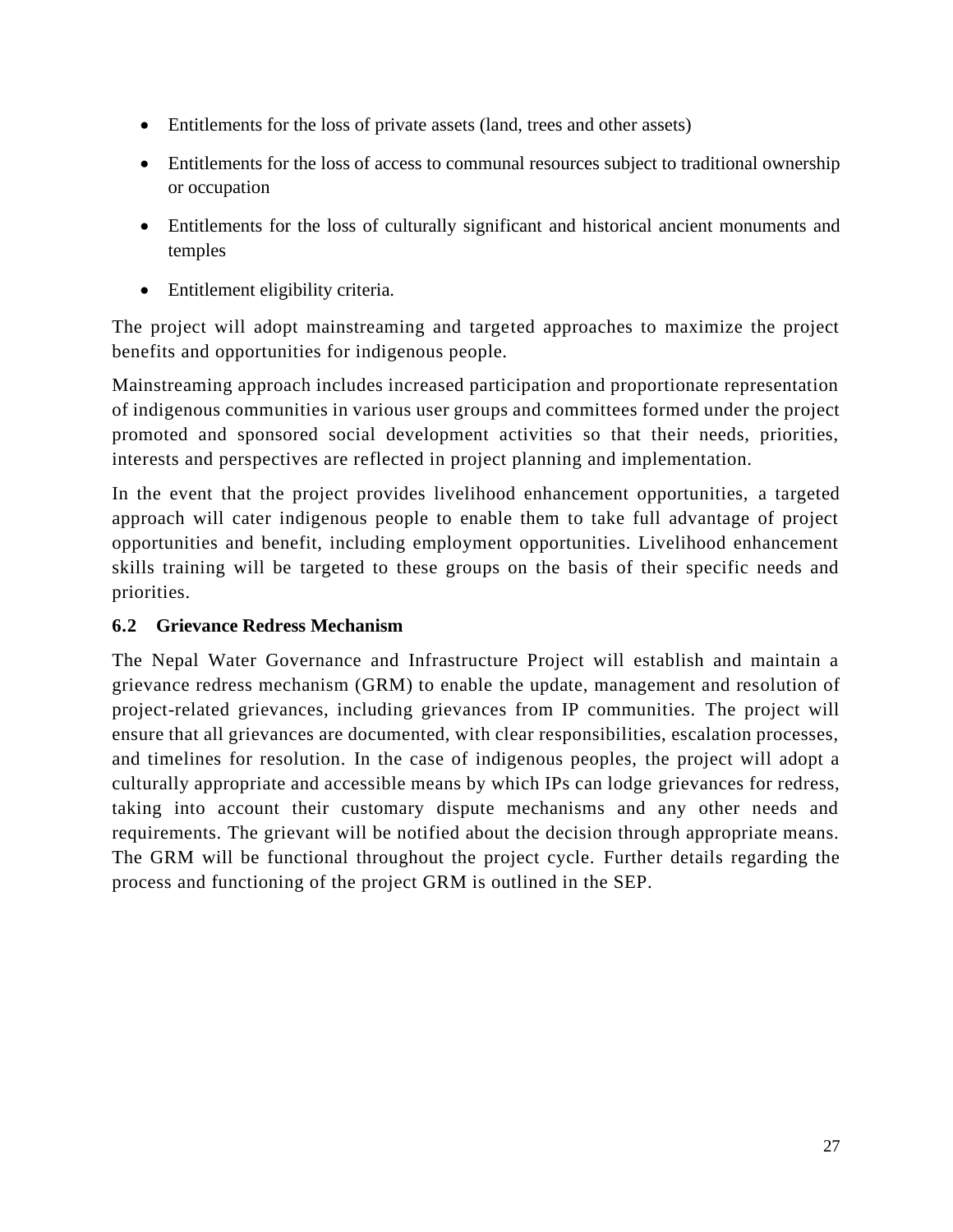#### <span id="page-30-0"></span>**7: MONITORING AND EVALUATION OF IPDP**

A monitoring and evaluation program will be implemented to: (i) record and assess project inputs and the number of IP communities assisted; and (ii) confirm that former living standards have been increased or maintained from project activities. The implementation of the IPDP will be monitored both internally and externally with the objective of providing feedback to management on implementation of the IPDP and to identify problems and successes as early as possible to facilitate timely adjustment of implementation arrangements.

The Municipal Social Development Unit (and later municipality WASH units yet to be established) will establish a quarterly monitoring system involving project staff, implementing NGOs, affected IPs communities, and local organizations of the IPs communities to ensure participatory monitoring arrangements. A set of monitoring indicators will be developed during IPDP implementation. Appropriate monitoring formats will be developed for effective internal and external monitoring and reporting requirements. In particular, the monitoring aims:

- To ensure that the standard of living of IPs groups are maintained or improved;
- To monitor whether the timelines of the activities planned in the IPDP are being met;
- To assess if social uplift measures or social development support program are sufficient;
- To identify problems or potential problems; and
- To identify measures of responding immediately to mitigate problems.

Monitoring indicators are in principle the same as identified in the IPPF applying two monitoring mechanisms i.e. ongoing internal monitoring of process and output indicators; and external monitoring by an independent monitoring agency or establishing social audit system to assess the extent to which IPDP objectives have been met.

For effective monitoring of the project impacts on the IPs groups, the socio-economic baseline established for the project will serve as comparative basis to cross-check and to verify projectinduced impacts (positive and negative) on representative IPs households. Monitoring indicators will include IP households as specific indicators, and monitoring reports will present data accordingly. Indicators that can be monitored for this purpose will include how many IPs participated actively in project activities, documentation of their opinions on project impacts and if any of their specific concerns were addressed during implementation.

Regular monitoring of IPDP implementation will be conducted by the PMU at the central level to verify:

- Actions and commitments described in the IPDP are implemented fully on time;
- IPDP actions and mitigation measures are effective in sustainably enhancing or maintaining the living standards and income levels of IPs;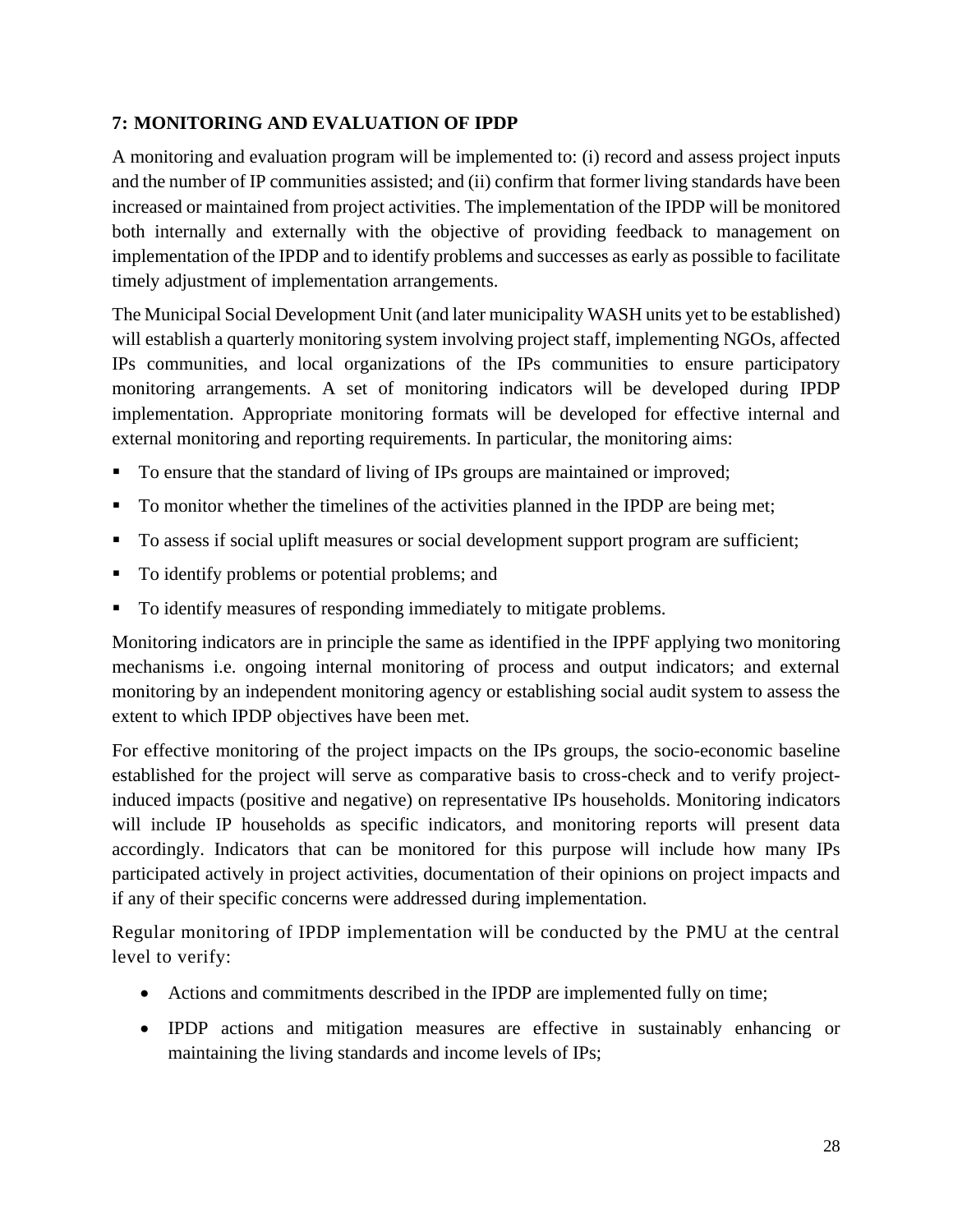- Complaints and grievances lodged by IPs are followed up and that where necessary, appropriate corrective actions are implemented; and
- If necessary, changes in IPDP procedure are made to improve delivery planned action to IPs.

The PMU will prepare the monitoring and evaluation report of IPDP and will submit the report to the World Bank on a quarterly basis.